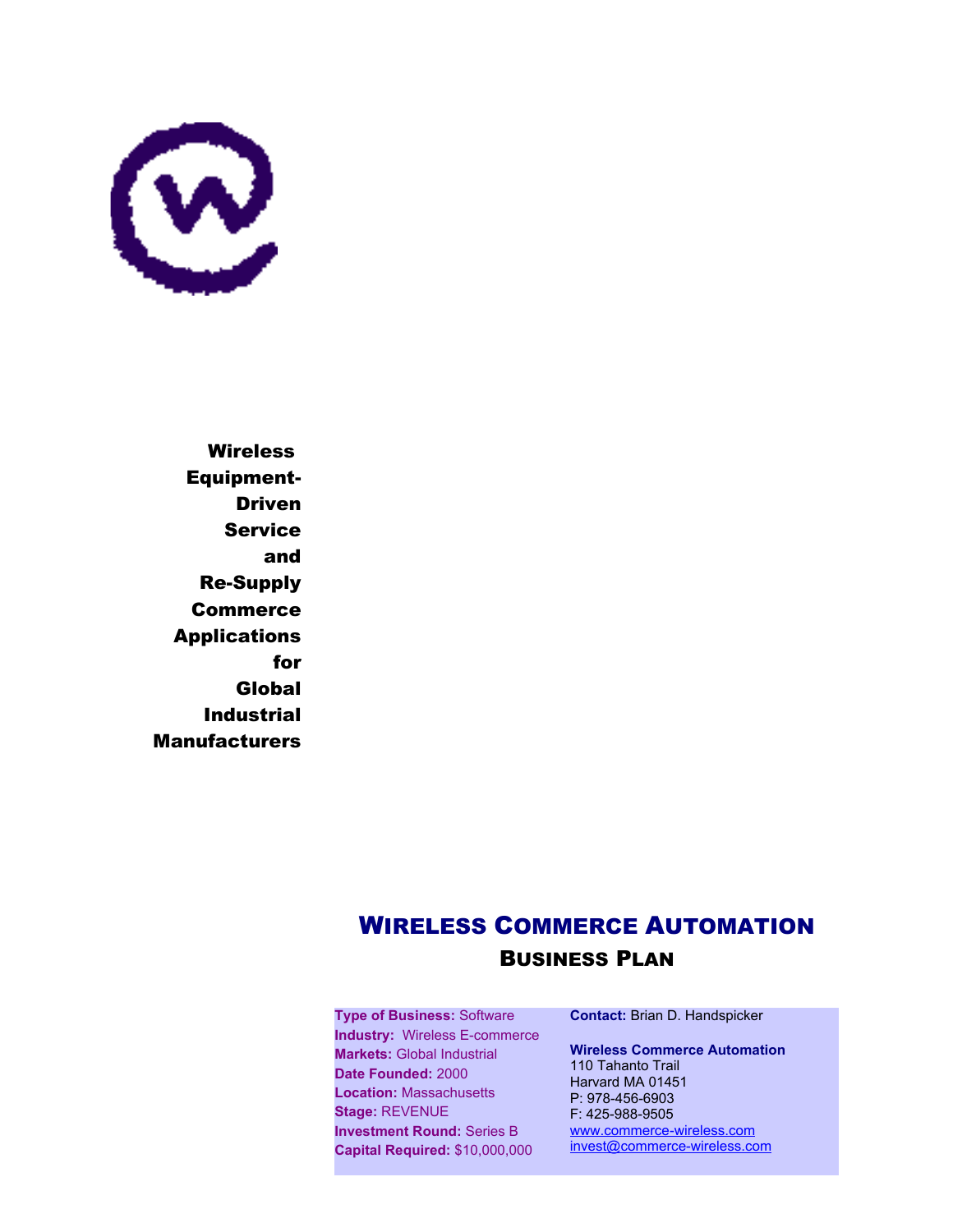# **Table of Contents**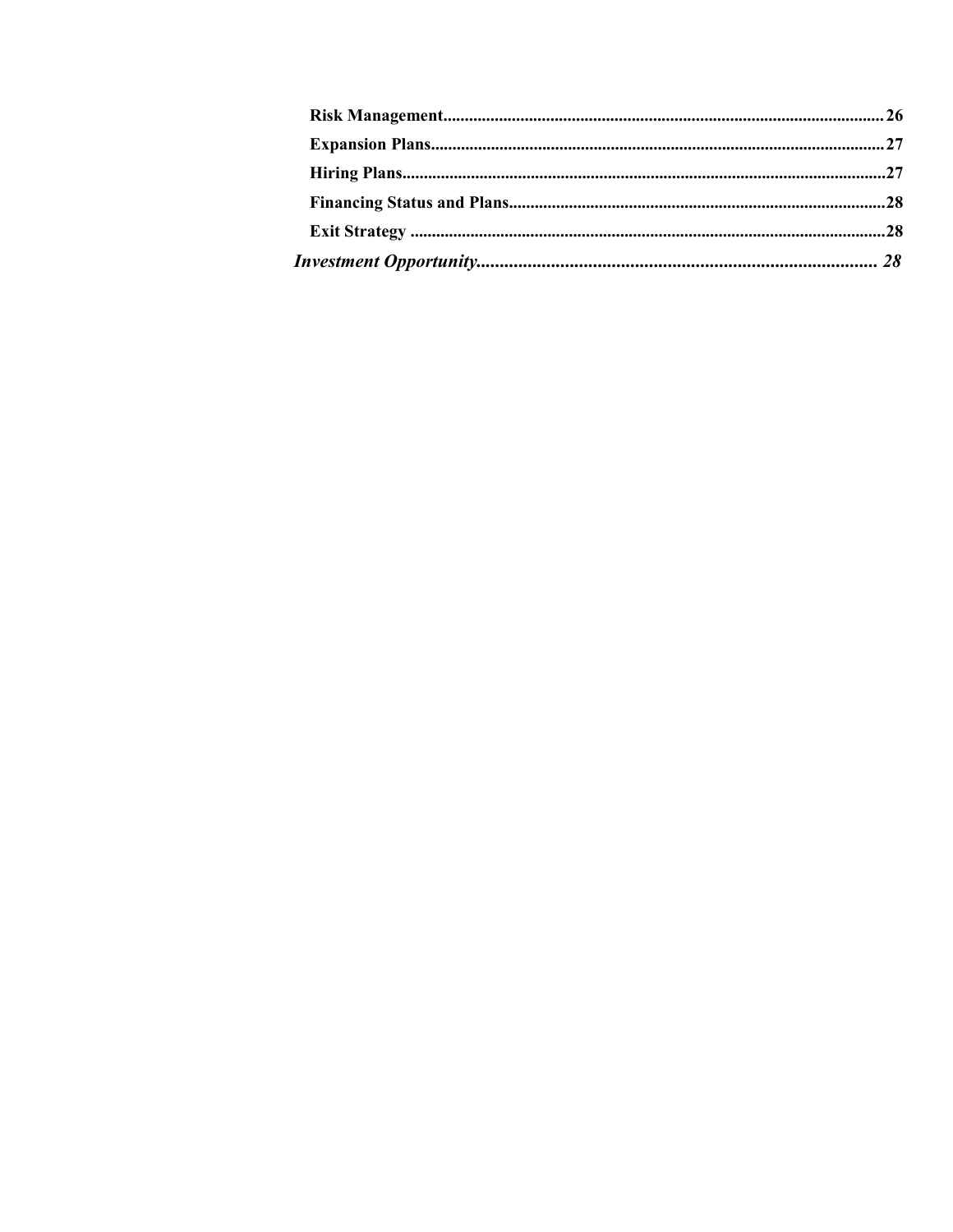# **Business Opportunity**

Wireless Commerce Automation brings the power of re-supply automation and service automation to industrial equipment manufacturers who sell through global, highly mobile trading partners. The company delivers cellular wireless and Bluetooth™ wireless applications that automate mobile commerce, services, sales and marketing business processes across multiple demand chain, supply chain and value chain trading partners.

Global companies that sell high-value industrial capital equipment must also re-supply consumables (e.g. grinding teeth, blades, etc.), forward-deploy repair parts and quickly respond to service problems. Because industrial capital equipment produce significant revenue for their owners, down-time due to delays in delivering consumables, parts and service can have dramatic financial consequences. Wireless Commerce Automation exploits equipment intelligence to enable pro-active service and re-supply automation. By integrating existing intelligent capital equipment with wireless mobile e-business (mbusiness) and mobile e-commerce (m-commerce) applications we can speed the exchange of equipment and business information such as:

- Diagnostic Information from Machines;
- Service Information to Repair Personnel;
- Machine Consumables Re-supply Orders;
- Inventory Levels from Factory Floor;
- Product Availability to Mobile Sales Force:
- Sales Material to Field Dealers;
- Purchase Authorization to POS;
- Freight Documents to Loading Dock.

Wireless Commerce Automation delivers these second generation wireless business applications based on a secure wireless application framework that supports a wide variety of wireless and wired devices. In addition, Wireless Commerce Automation provides the equipment monitoring agents required to collect and consolidate service and re-supply business information. Finally, Wireless Commerce Automation provides the back-end commerce infrastructure and back-office integration required to successfully deploy wireless commerce solutions.

Wireless Commerce Automation is the only company that can currently provide an integrated wireless Commerce, Service, Sales and Marketing Automation solution. Based on a high-level analysis of the products in this early emerging market, the Company estimates that it has an 18 month product and marketing lead-time within our target markets over possible competition. Wireless Commerce Automation seeks \$10 million to exploit this leadership position and to capture a significant share of the wireless business application market as it matures into a multi-billion dollar market. The company will require additional capital to expand international sales and marketing efforts and consolidate market position, as deemed timely by the Board of Directors, during its second and third years of operation.

### **Industrial Supply and Service Challenges**

Wireless Commerce Automation has worked with a number of industrial manufacturers and customers to understand their supply and service problems, and to identify potential solutions to those problems. We have selected 5 examples that are representative of the challenges faced by manufacturers and users of high-value capital equipment:

*Heavy Equipment Manufacturer –* For a Fortune 50 Construction, mining and agricultural equipment manufacturer, field product service problems can mean the loss of tens of thousands of dollars in revenue for their customers. Proactive wireless service

**Fixed and mobile solutions** 

**Exploit intelligent pervasive computing**

**Mobile Internet services that deliver end-to-end solutions** 

**From Machine to Palmtop to Desktop to Server**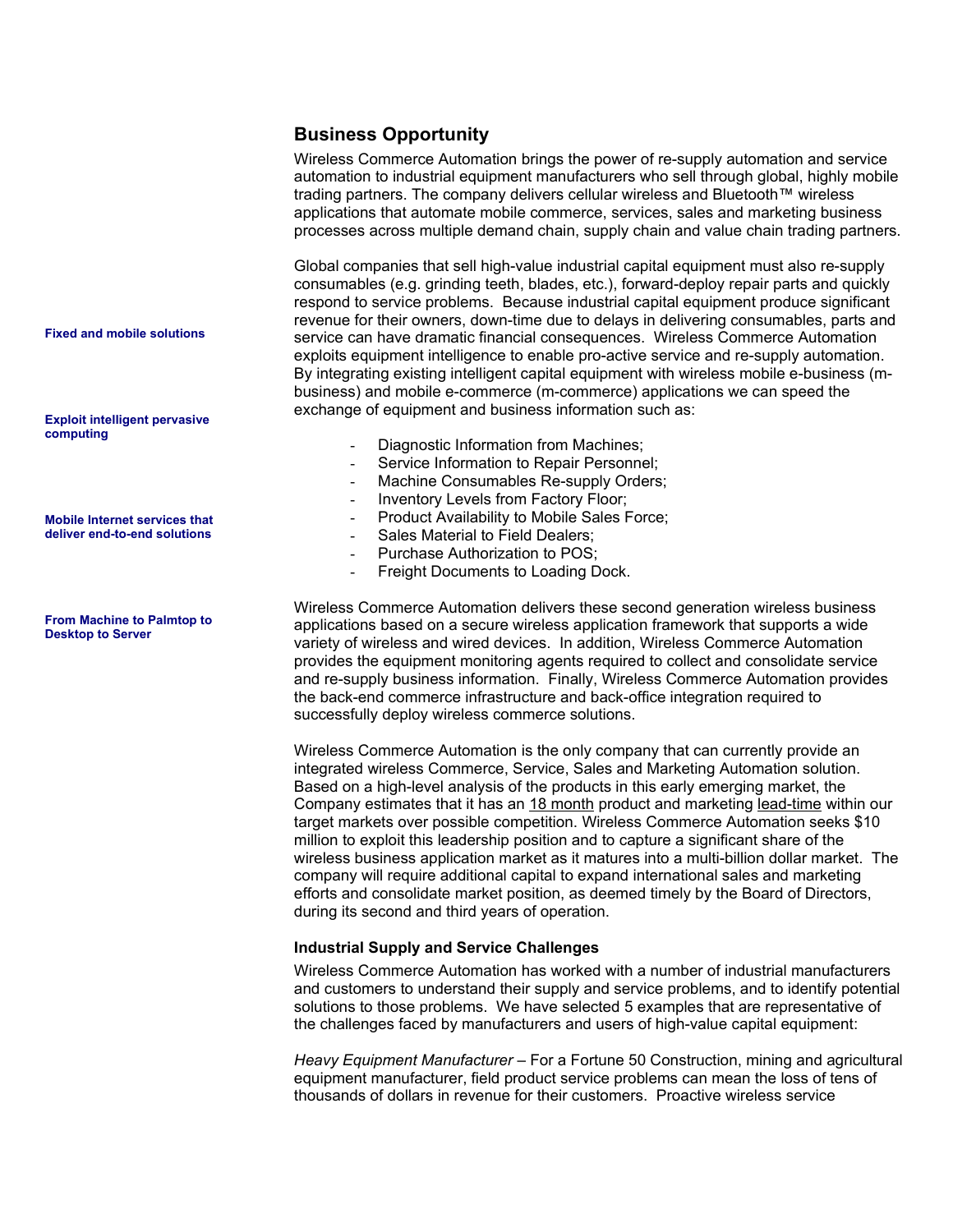automation can resolve potential service problems before the equipment suffers downtime. Existing equipment diagnostics can often identify potential service problems well in advance of a break-down. Currently the diagnostics report major problems on an operator display once they have occurred. This requires the operator to then notify the dealer and request service support. Depending on the problem, the location of the equipment and the availability of service personnel, the equipment may be unusable for hours or days. Using wireless technologies these problems can be caught earlier by reporting questionable diagnostic information to the dealer or manufacturer well before a problem is serious enough to stop operation. For instance, when the internal diagnostics recognize a measurement that is outside of normal operating thresholds, the equipment reports diagnostic information via a cellular connection to the dealer service automation server. The server then;

- 1. downloads additional diagnostic software and data to the equipment;
- 2. determines what potential problems might have caused the diagnostic anomolies (an analysis that is often not possible within the equipment itself, and which is often updated as the manufacturer and its service personnel gain experience with a product);
- 3. orders likely repair or consumable parts for forward deployment to the customer site;
- 4. generates a work order for appropriate service technician to perform pro-active maintenance;
- 5. downloads relevant collect diagnostic information to the service technician's wireless device along with the work order;

Once the service person arrives on site, the equipment (recognizing an authorized service technician) downloads additional and most up-to-date diagnostic and service information to the technician's wireless device using a BlueTooth personal area networking connection. The technician's wireless device becomes the monitoring and management station for the equipment to be repaired.

*Elevator Manufacturer –* The Elevator Division of a Fortune 50 corporation has aggressively pursued Asian installations. Unfortunately, a shortage of experienced local service technicians has created a global support problem. Since their elevators are already heavily instrumented, and an experienced help desk team is available in Greenwich CT, an integrated wireless solution could allow their inexperienced local technicians to learn on the job with no loss of customer satisfaction. In this example, elevator diagnostics recognize when a potential problem has occurred and triggers a global response that engages local dealer service and the US-based manufacturer's help desk . As with the heavy equipment case, diagnostic and service information is exchanged, this time via satellite, local cellular and BlueTooth personal area networking. Once the local technician is within range of the elevator to be serviced additional information is exchanged with the equipment and a wireless collaboration session is set up with the help desk.

*Heavy Equipment Rental –* A major Heavy Equipment manufacturer's low-end and midrange heavy equipment is often rented for specific construction projects. While such equipment may not require the expense of cellular connection to the dealer, once it is returned to the rental depot, BlueTooth-based personal area networking would allow the equipment to be automatically checked in as it passes in the gates. In addition, detailed operating information (e.g. total number of operating hours) and diagnostic information can be transmitted to service personnel to ensure the appropriate servicing is performed before the equipment is returned to the line for re-rental.

*Aluminum Mining and Manufacturing –* To streamline operations in their manufacturing and maintenance, a major aluminum producer would like to put wireless devices into the hands of MRO personnel that will ease ordering required materials, tools and parts from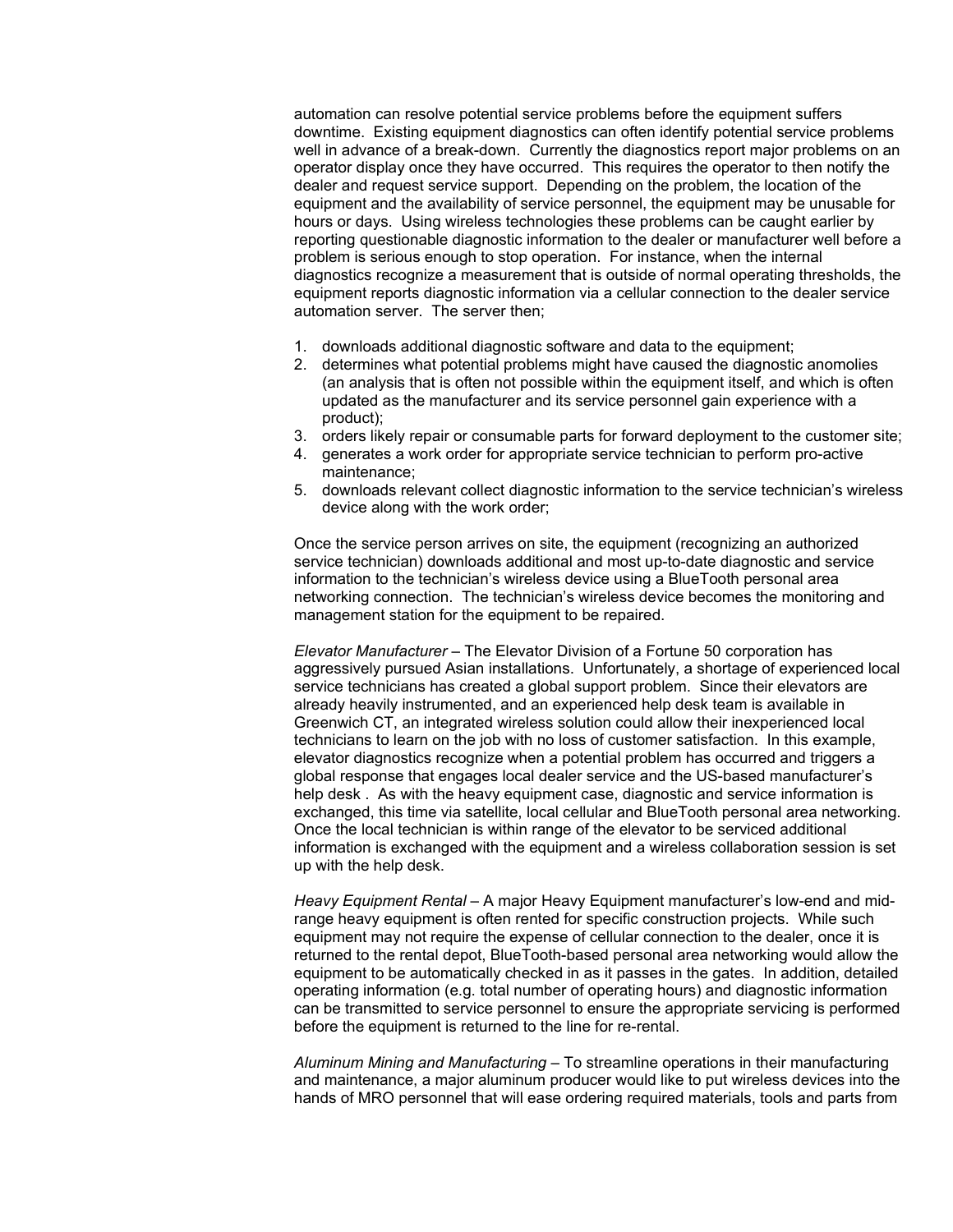internal stores (stock cages). Automatic re-supply ordering as stores' inventory falls below minimum stock thresholds and authorized special order processing will ensure MRO personnel get material quickly with a minimum of administrative overhead.

*Construction Tools Distributor –* The dealers for a construction tools distributor carry tens of thousands of products from hundreds of manufacturers. Much, but not all of their inventory is sourced through this distributor. To increase sales and consolidate their distribution position, the distributor would like to make re-supply ordering simpler for their dealers. By putting a wireless device into the hands of their dealers that can be used to capture inventory information (via bar code) from the floor, they can recognize when inventory levels drop below preset thresholds and automate the reorder process from the, now, preferred distributor.

For more than a decade many of these pieces of high-value capital equipment have supported supply monitoring and diagnostics reporting accessible to visiting field service technicians and sales personnel. In recent years some manufacturers have supported hard-wired telephone connections that allow customers, manufacturers and dealers to access this information remotely. However, this approach only works with permanently installed equipment (e.g. elevators, boilers) in regions with reliable telecommunications infrastructure (e.g. Europe, North America, etc.).

The advent of ubiquitous microprocessor controls installed in even the simplest of devices and the deployment of global wireless networks creates the opportunity for smart machines (e.g. from vending machines to locomotives) to be monitored, managed, and serviced more effectively via wireless service and re-supply solutions. Proactive re-supply automation can reduce sales time and travel. Proactive service automation can reduce downtime and service time by diagnosing potential problems, reporting status, recognizing potential solutions, order replacement replacement parts and consumables, and schedule service or sales calls well before a piece of equipment becomes inoperable. This decreases lost revenue, decreases lost work, decreases service costs, increases reliable life of the equipment and increases potential profit.

For example, when a mining machine suffers a failure, the opportunity cost can be onerous. Many of these machines produce thousands of dollars in revenue per minute. In addition, the idled labor costs often include unexpected overtime pay for workers awaiting equipment repair. So, even brief downtime is expensive. Since, such machines are often located miles within the earth at mine complexes in remote corners of the world, turn-around time for required replacement parts can be days if the parts are not forward deployed nearby. Compounding the problem is the potential for ancilliary equipment damage from an unchecked breakdown. The cost of an unrecognized and unreported problem can grow to hundreds of thousands of dollars (even millions of dollars in a few infamous cases, e.g. breakdown related Chunnel construction delays).

## **Solutions**

Within the next 12 to 24 months software vendors and their service partners will be able to deliver end-to-end service and re-supply solutions that exploit:

- 1. wireless Global Area Networks (e.g. Teledisc Satellite Networks) to report information to the original manufacturer in another country,
- 2. wireless Wide Area Networks (e.g. GSM Cellular Networks) to report information to a regional dealer or regional ASP,
- 3. wireless Local Area Networks (e.g. wireless LAN) to report information to local customer device management, and
- 4. wireless Personal/Machine Area Networks (e.g. BlueTooth) to report information to an attending service or sales representative.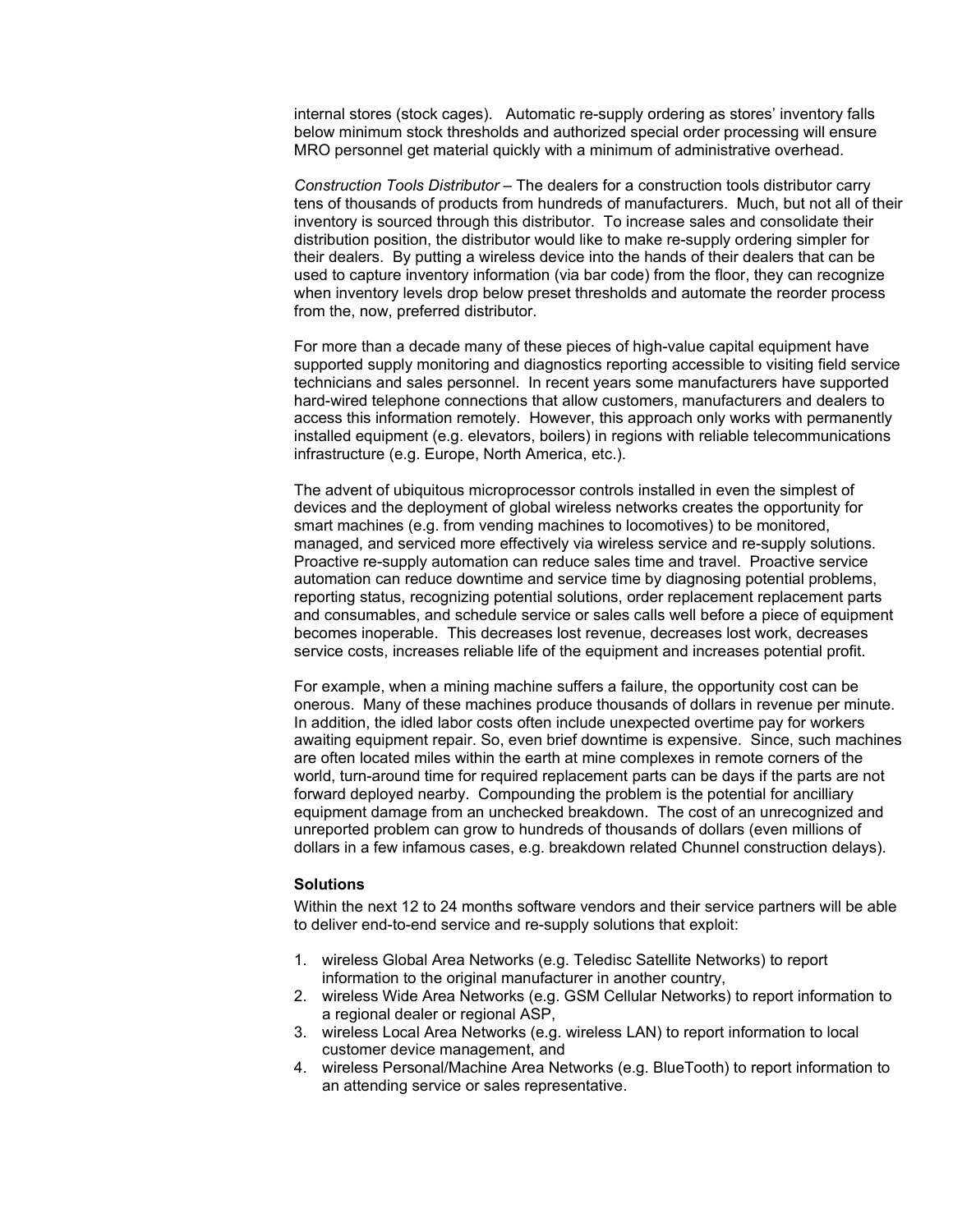**Dramatic increase in rate of adoption o f technology:**

**100 years: 1B wired voice devices 30 years: 300M wireless voice devices 20 years: 200M wired Internet devices**

**6 years: 1B wireless Internet devices**

**Wireless Internet growth focused in Europe, Japan, Singapore, Indonesia, Austrialia, China.**

**Hampered in the Americas by competing wireless technologies.**

Wireless Commerce Automation is delivering applications and services which enable the aggregation of industrial-driven commerce up, and down, the supply/distribution chain via machine-driven re-supply and service e-commerce. These solutions will allow our customers to extend their diagnostic and supply chain systems from the machine to field personnel to dealer to manufacturer to supply chain partners in seconds any time anywhere around the globe.

Wireless Commerce Automation's products allow companies to deliver and manage a wide range of multi-national and multi-lingual commerce, service, re-supply and sales information to cell-phones, e-books, laptops, desktops, and servers via multiple wired and wireless protocols (e.g. WAP, SMS, WHTML, DHTML, XML, etc.). Wireless Commerce personalization and SmartAgent technology ensures that only the most critical information is delivered to each user. Wireless Commerce security technology ensures that only that information appropriate to a particular trading partner or user is accessible to the client device. Wireless Commerce integrates this information across the entire distribution/supply chain through multiple electronic commerce and supply chain protocols (e.g. WAP, EDI, OBI, cXML, ebXML, BPMI, Rosettanet, BizTalk, CPFR, etc.). The companies products include:

- Wireless Commerce Automation Suite
- *Wireless Service Automation Suite*
- *Wireless Sales Automation Suite*
- *Wireless Marketing Automation Suite*
- Secure Wireless Application Server
- EDI Commerce Integration Server
- *GCI Commerce Integration Server*
- *ebXML Commerce Integration Server*
- *cXML Commerce Integration Server*
- *Rosettanet Commerce Integration Server*
- *BizTalk Commerce Integration Server*
- *OBI Commerce Integration Server*
- *CPFR Commerce Integration Server*
- *SNMP Diagnostic Integration Server*
- *SNMP Service Diagnostics Agents*

# **Market Analysis**

Wireless Commerce Automation is delivering wireless service, re-supply, sales and marketing solutions to industrial equipment manufacturers. To understand the our market potential, we need to understand the trends across multiple technology-specific horizontal markets. These include:

- 1. global cellular device and telecommunications;
- 2. wireless Internet;
- 3. wireless business services;
- 4. e-commerce and m-commerce;
- 5. customer relationship management.

*Wireless Application and Service -* According to Zdnet, wireless penetration rates run as high as 50% in Finland, Norway and Sweden, while in the US about 30% of the population use cell phones. By 2001, 8% of Europeans will be using wireless Internet services compared to just 1.3% in the US. This differential can partially be explained by European cellular telecommunications tariffs that do not allow service providers to charge for incoming calls to cell phones. In addition only about 20% of European consumers have PC access to the Internet compared to 50-60% of US consumers –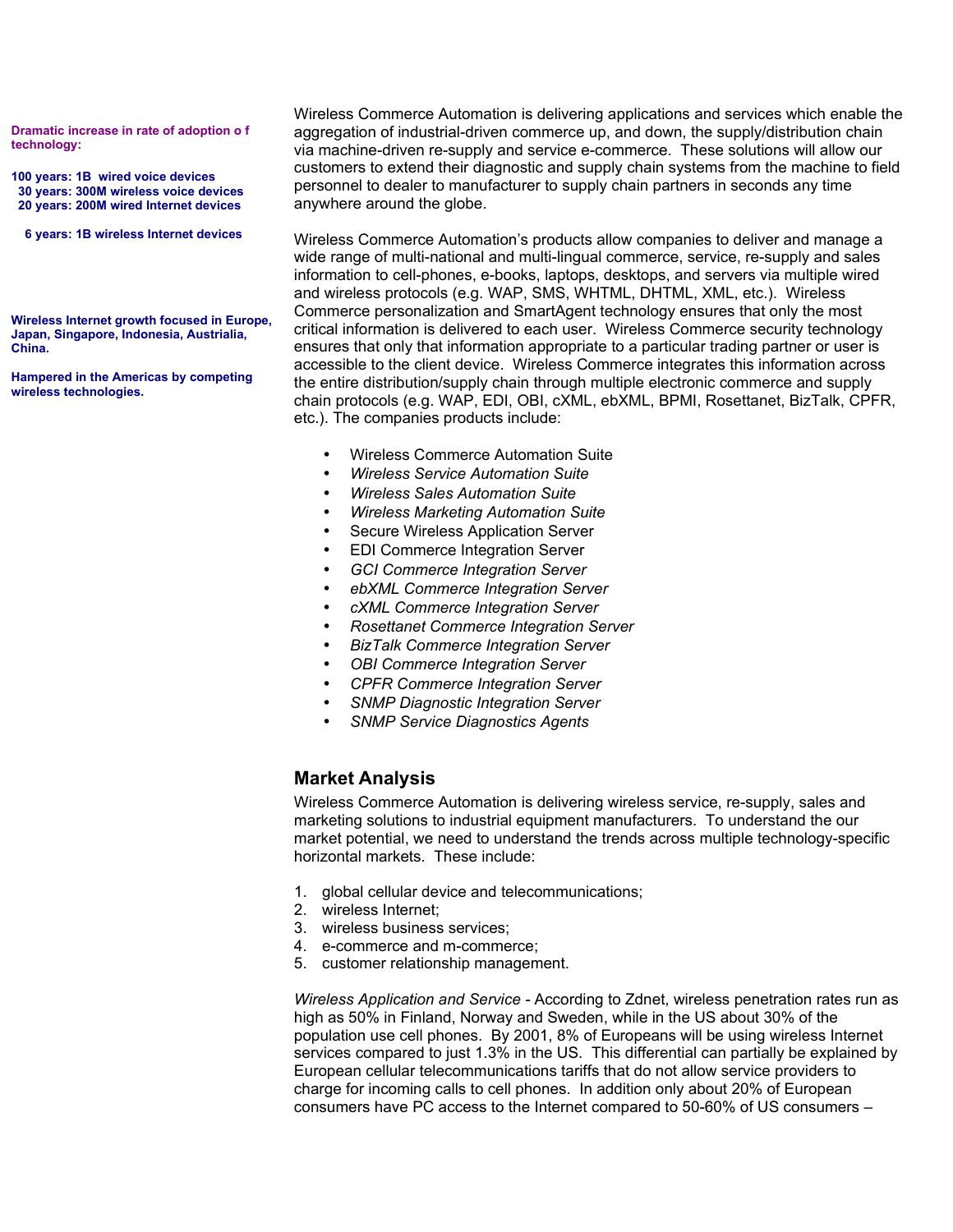resulting in lower use of electronic mail for personal communications. Finally, fragmentation of U.S. cellular infrastructure as a result of deployment of multiple incompatible cellular technologies may have kept price competition at bay and throttled broad consumer adoption.

In Asian, as in Europe, multinational adoption of GSM as the cellular technology of choice has enabled business and personal users to travel at will. In addition, due to the relative lack of hard-wired telecommunications infrastructure in rural areas there is an opportunity to supplant aging hard-wired systems with new cellular systems. The Pacific Rim is a wireless market poised to explode in the next decade.

Given the dramatically smaller number of PCs in Europe and the Pacific Rim and the dramatically higher number of cell phones deployed or expected to be deployed, we predict that Europe will be the first market in which major wireless applications will be test marketed over the next 2-3 years and that Asian countries will be the largest potential market for those applications within 3-5 years. The US market, while important as a wired commerce automation market, will lag behind both Europe and the Pacific Rim in deployment of wireless commerce automation applications due to the continued fragmentation of US cellular telecommunications standards.

*Convergence of wireless and internet devices -* The predicted wide adoption of cellular technology in Europe and Asia/Pacific is creating a new opportunity for delivering enterprise class applications over wireless devices. Motorola predicts convergence of wireless and Internet devices by 2005 with wireless devices growing from 300 million in 1998 to 1 billion in 2005 and Internet devices growing from 200 million in 1998 to 1 billion in 2005. Motorola also projects 100 million WAP-enabled devices by 2001, with nearly all devices Internet-enabled by 2005. This is echoed even more aggressively by The Yankee Group, which in 1999 predicted that "New mobile phones growing faster than wired Internet accounts – 1 billion mobile phones expected by 2003 with over 60% capable of wireless Internet access."



### **Convergence of Internet and Wireless**

*Business use of wireless data services -* This spring Cap Gemini America projected that "the number of business people using cell phones for wireless data will soar from 3% of current wired users to 78% over the next 12 months." The Yankee Group in 1999 predicted that "the number of wireless and mobile data subscribers topped 7 million in 1999 and will climb to 21 million in 2002." While we have seen some softness in use of wireless services in Europe and Asia, it is believed that this is the result of the current lack of a "killer application" to drive market adoption. Given the relative simplicity of current wireless solutions, we still believe that, as predicted by META Group Research, by 2003, half of all business users will be mobile data service and business application users. As cellular and Internet converge, we believe that by 2005 in Asia and Europe wireless devices will become the de facto terminal for  $\frac{3}{4}$ s of all business users.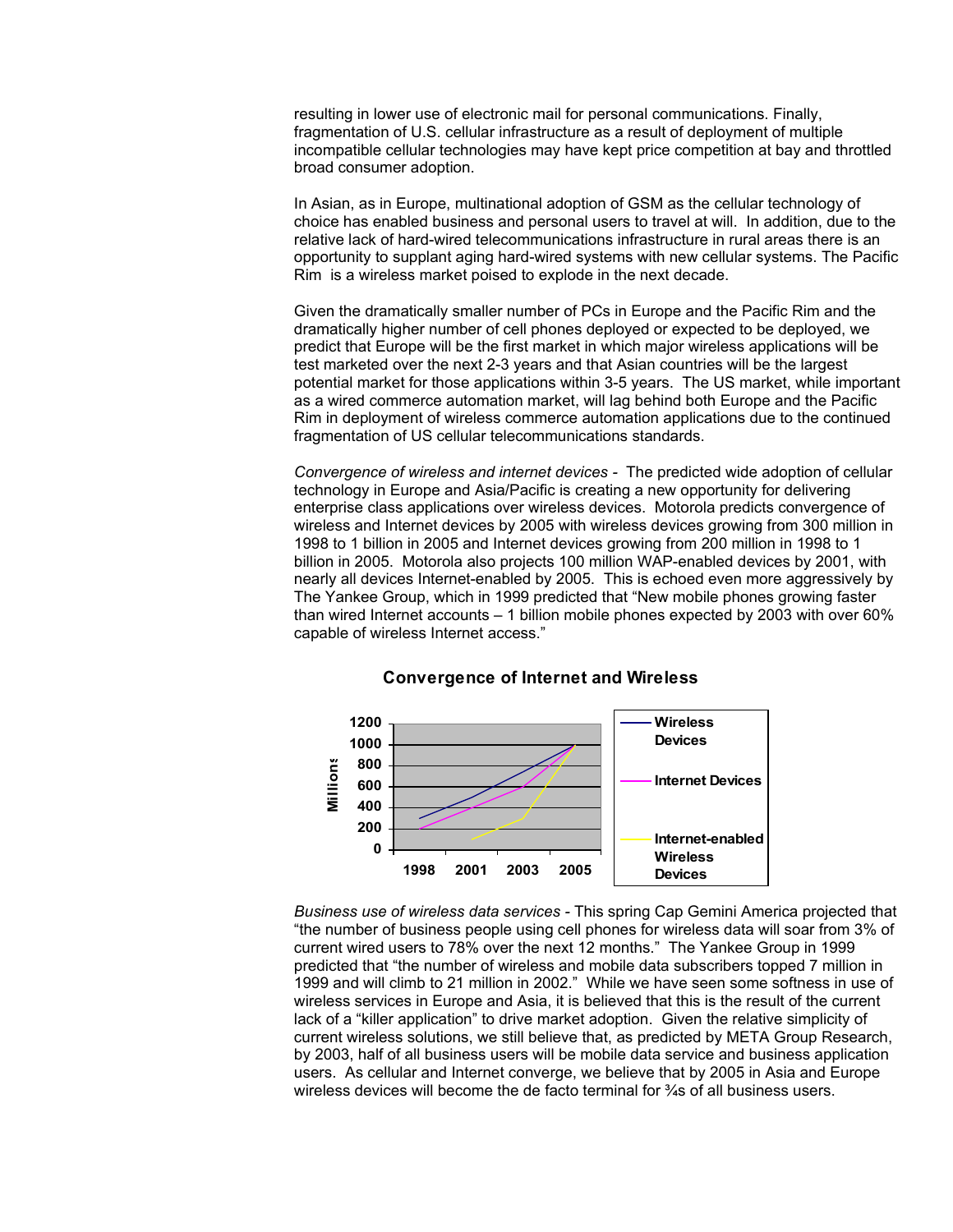*E-commerce/m-commerce market trends –* Forrester Research predicts B2B ecommerce revenues will climb from \$109 million in 1999 to \$840 million in 2002. The



Gartner Group predicts that B2B e-commerce revenues will climb to \$7.29 trillion by 2004. As a segment of this overall e-commerce industry, Strategy Analystics predicts that by "2005 mobile electronic commerce will expand rapidly to 14 billion transactions with a total value of \$200 billion." [RCR Radio Communications Report, 1/10/2000] If mobile commerce grows at a rate similar to total B2B e-commerce, m-commerce is predicted to grow to ~\$800 million by 2007 and up to \$8 billion by the end of the decade.

*CRM Application Market Trends -* Customer Relationship Management (CRM) encompasses Field Service Automation, Help Desk, Sales Force Automation and Marketing Automation. The CRM market is one of the hottest enterprise software markets with annual sales in excess of \$2 billion and projected growth of 50% CAGR for the next three to five years (Adams, Harkness & Hill). However, the leading vendors in this market (for example, Pivotal, Siebel Systems) focus almost exclusively on the needs of direct sales organizations and largely ignore the needs of those organizations who market, sell and service through channels. In addition, their focus on PC-based and hard-wired Internet solutions fails to support the needs of companies selling through highly mobile service and re-supply personnel.

If mobile CRM grows at a rate similar to historic growth of wired CRM, m-CRM is predicted to grow to ~\$200 million by 2002 and up to \$800 million by the end of the decade.

*Managed Equipment -* There is the potential for one to two orders of magnitude (10-100 times) more machines than humans as potential client licenses. Once integrated into the service and supply chain via wireless, machine-driven sales and service will result in high-value transactions and high-value cost savings.

## **Target Markets**

Wireless Commerce Automation recognizes that deployment of enterprise-class applications requires an understanding of not just one broad market, but potentially

#### **Customer Relationship Management Market**



**Wireless Business for Manufacturers of Industrial Components:**

> **Construction Tools Machine Tools Electronics Automotive Trucking Construction Equipment Aerospace Defense**

**These verticals have similar:**

> **Service & Support Supply Chains OEM Relationships After-market Distribution**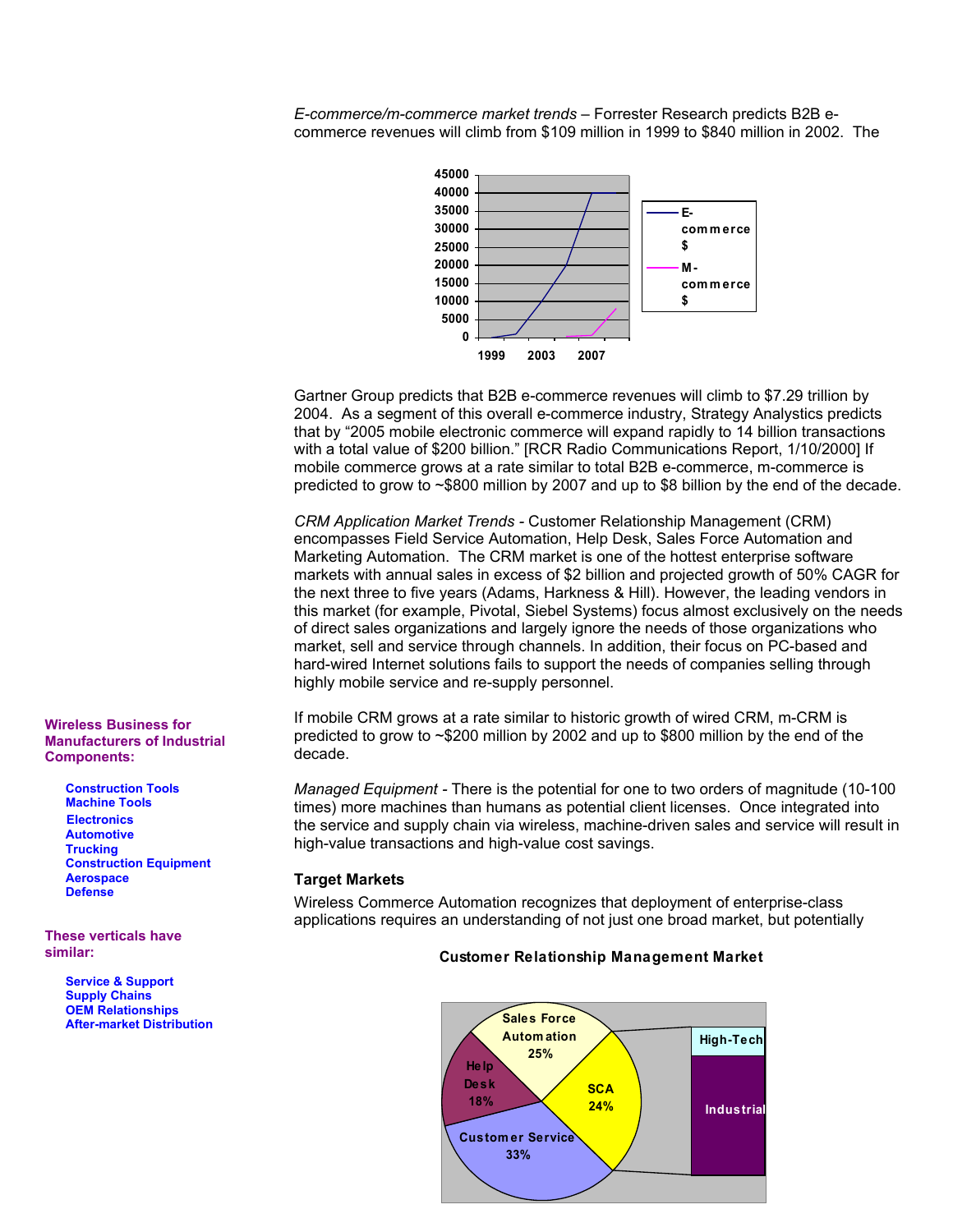dozens of application-specific vertical markets, industry-specific vertical markets and global regional markets. With the limited resources of a startup company, we can only address a small number of these market combinations at a time. With attention paid to the potential markets we can carefully map out market attack tactics that lead to early success and profitability within a small number of niche markets while resulting a longterm broad strategic success across multiple related global industries. The markets that we expect to attack over the coming 36 months include:

#### *Application Horizontal Markets:*

- **Commerce Automation** (product delivered 1Q2000)
- **Mobile Service Automation** (product available 4Q2000)
- **Mobile Resupply Automation** (product availale 4Q2000)
- **Mobile Industrial Marketing Automation** (future opportunity)
- **Fulfillment Inventory Automation** (future opportunity)
- **Manufacturing Inventory Automation** (future opportunity)
- **Freight and Transportation Automation** (future opportunity)

#### *Industry-specific Vertical Markets:*

- **Heavy Equipment** (e.g. Caterpillar)
- **Building Equipment** (e.g. Otis)
- **Construction Tools** (e.g. Stanley)
- **Healthcare Devices** (e.g. Agilis)
- **Computers** (e.g. HP)
- **Networking Devices** (e.g. Cisco)
- **Mobile ASPs** (e.g. UptoDate, Wholesaler Direct)

#### *Regional Markets:*

- **North America** (2000)
- **Europe** (2001)
- **Asia/Pacific Rim** (2001)
- **South America** (2002)
- **India** (2002)

Wireless Commerce Automation delivers Internet-based wireless business applications that span Business-to-Business E-Commerce, Service Automation, Resupply Automation and Supply Chain integration to meet the needs of global manufacturers who market, sell and service through indirect channels. As the vendor with the clearest and most-complete product vision, Wireless Commerce Automation expects to drive the definition of wireless business applications and capture a significant share as it matures into a multi-billion dollar market.

Based on an analysis of companies within our target Industrial Equipment market (SIC Codes 3411 to 3873), our core market comprises over 22,000 companies that are \$100 million or larger in revenues and over 10% of these companies (2,675) are \$1 billion or larger in revenues (InfoUSA 1999).

#### **Anticipated customer base**

Wireless Commerce Automation is attacking these global, large, rapidly growing, multiple target vertical markets. With significant similarities that allow solution portability across verticals, the Industrial Capital Equipment vertical markets represent a market four times larger than the High Tech markets traditionally addressed by Silicon Valleycentric startup companies. By addressing the under-served service and re-supply needs of these high-value capital equipment manufacturers we have a unique market opportunity with a large potential market lead.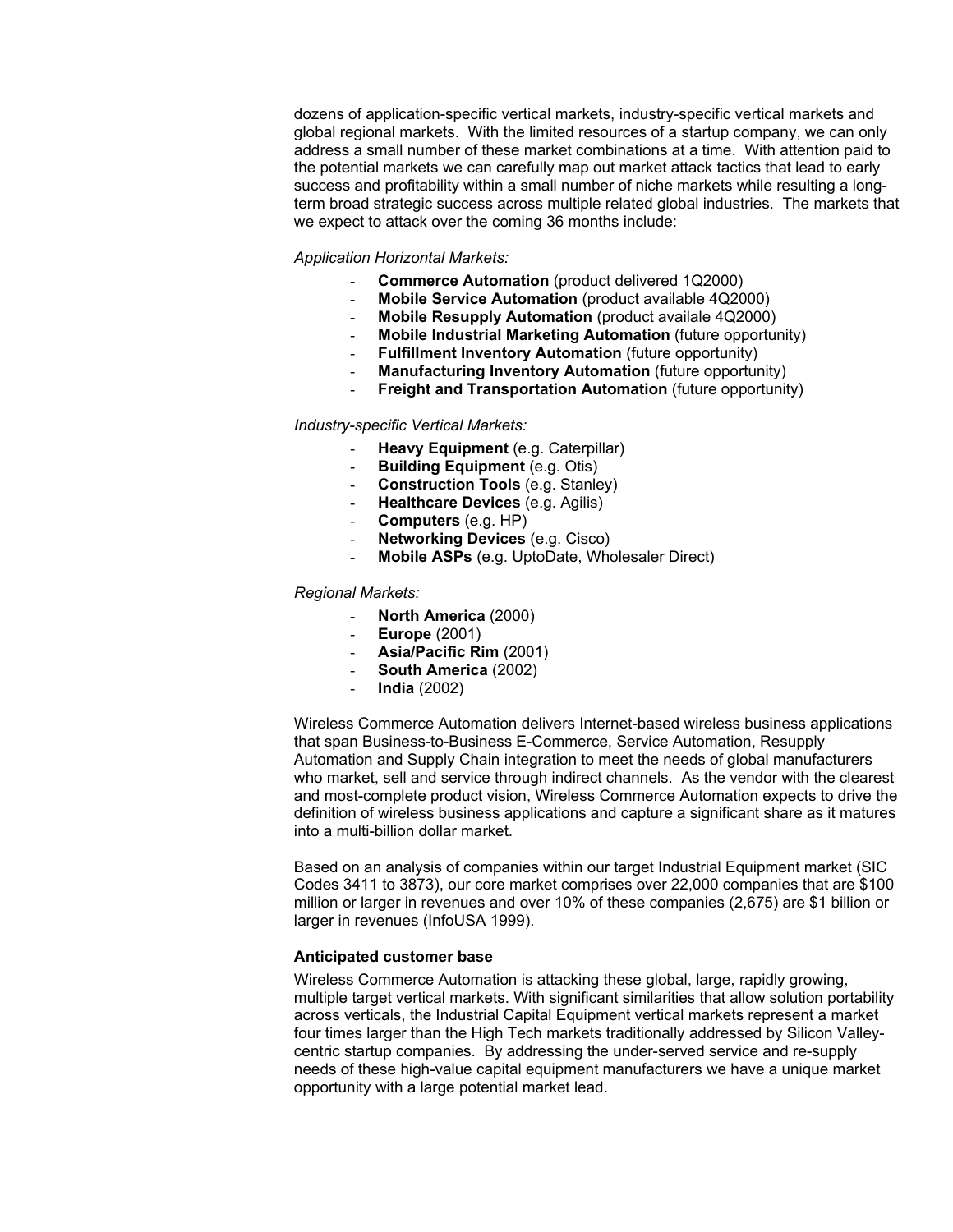#### **Wireless Commerce Automation**

Product Catalog Order Entry Order Fulfillment & Status Shipping Management Mis-ship Management Back Order Management Billing Management Invoice Management EDI ebXML cXML BizTalk **GCI** Rosettanet

#### **Wireless Service Automation**

1-to-1 Marketing Product Catalog Customer Management Billing Management Invoice Management Parts Management Warrantee Management Problem Management Training Management Maintenance Management Diagnostics Management Machine Management Service Management Service Team Management

#### **Wireless Re-supply Automation**

1-to-1 Profiling Product Catalog Order Entry Order Fulfillment & Status Supplier Management Distributor Management Customer Management Contact Management Opportunity Management Shipping Management Mis-ship Management Back Order Management RMA Management Warrantee Management Billing Management Invoice Management Sales History & Analysis Engineer-to-Order **Configurator** 

Given the large number of Global 2000 companies headquartered in the US, Wireless Commerce Automation is targeting wired commerce automation applications to USbased companies in specific vertical markets as a means to gain access to future wireless sales. In parallel, Wireless Commerce Automation will participate in European, Asian and International wireless application standards development to gain international market recognition. We will test market products in Europe and Asia both in conjunction with US-based Global 2000 companies (e.g. Caterpillar) as well as European and Pacific Rim companies.

## **Product Description**

Wireless Commerce Automation is delivering service and re-supply wireless business solutions to the global manufacturing market. These solutions allow Channel Service Executives to deploy standard diagnostic, maintenance and service information while collecting product problem and warrantee



information. They allow Channel Sales Executives to manage re-supply and proactive sales through indirect channel partners, internal direct sales and end-customer Internet sales while managing and easing channel conflicts. They allow Channel Marketing Executives to collect critical equipment, customer and market information from channel trading partners

These products are based on the following application and infrastructure products:

|                                                                 | <b>Product</b>                         | <b>Version</b> | <b>Availability</b> |
|-----------------------------------------------------------------|----------------------------------------|----------------|---------------------|
| <b>Applications:</b><br><b>Commerce Automation Applications</b> |                                        | 1.1            | Now                 |
|                                                                 | <b>Service Automation Applications</b> | 2.0            | Q4 2000             |
|                                                                 | Re-Supply Automation Applications      | 2.2            | H <sub>1</sub> 2001 |
|                                                                 |                                        |                |                     |
| Servers:                                                        | Secure Web Application Server          | 1.1            | Now                 |
|                                                                 | Secure Synchronization Server          | 2.0            | Q4 2000             |
|                                                                 | EDI Commerce Integration Server        | 2.0            | Q4 2000             |
|                                                                 | Secure Wireless Application Server     | 2.2            | Q1 2001             |
|                                                                 | <b>XML Commerce Integration Server</b> | 2.2            | H <sub>1</sub> 2001 |
|                                                                 |                                        |                |                     |
| <b>Developers Kits:</b>                                         | Software Developers Kit (SDK)          | 2.2            | H <sub>1</sub> 2000 |
|                                                                 | Agent Developers Kit (ADK)             | 2.2            | H <sub>1</sub> 2000 |
|                                                                 |                                        |                |                     |

Once this initial product line is complete, Wireless Commerce Automation plans to develop add-on products that meet the specific requirements of vertical markets such as Construction Tools, Machine Tools, Automotive, Trucking, Heavy Equipment, Aerospace, Electronic Components, and Defense.

In addition to developing products that meet the needs of global manufacturers within these vertical markets, Wireless Commerce Automation is also considering how we meet the needs of the mid-market and SMB sectors within these verticals. We are developing packaging options that would enable us to reach the smaller participates at the extremes of the supply and distribution chains by selling through Value-Added Resellers, partnering with Wireless Application Service Providers to offer subscriptionbased services and partnering with market-specific Wireless Commerce Portals.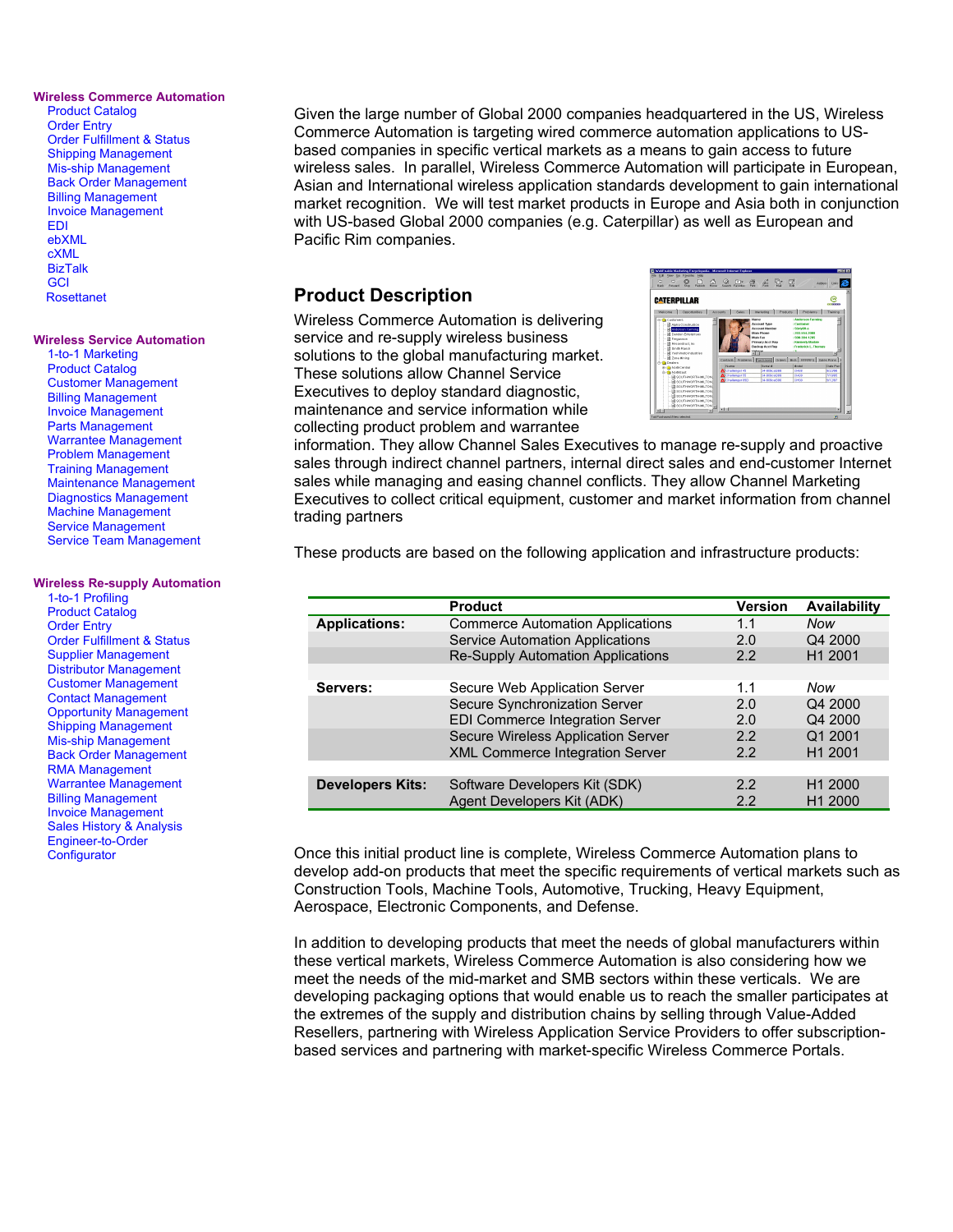#### **Product Benefits**

*Improved Field Service and Retention –* by being able to respond more quickly with more up-to-date information, Wireless Commerce Automation enables greatly improved field service through their distributors.

*Enhanced Customer Feedback –* by capturing and distributing equipment information throughout the supply and distribution chain, Wireless Commerce Automation enables the capture of market information and customer feedback to drive, for example, the product design process.

*Increased Sales –* by targeting training, information and promotions at their distributors' sales, marketing and service personnel on a one-to-one basis, Wireless Commerce Automation enables a better-trained, better-informed and more motivated distribution chain.

*Active Management –*by supporting the timely collection of critical business information on service situations, customer problems, product problems and distributor performance Wireless Commerce Automation enables the active management of the service, resupply, sales and marketing processes across their partners.

*Cost Savings –* by providing easily accessible, wireless servicing, product and pricing information, Wireless Commerce Automation reduces the need for costly, printed service manuals, technical communications, parts lists, and catalogs. This enables manufacturers to reduce the people, time and money spent servicing repetitive requests for basic service information.

### **Competitive Differentiation**

Wireless Commerce Automation's product line includes many technical and functional features that differentiate our products from current and potential competitors. These include:

- 1. Incorporation of management agent technology, service automation, sales automation and commerce protocols to create complete end-to-end global equipment support solution;
- 2. Systems integration tools that speed deployment of customer solutions that tightly integrated customer legacy systems with Wireless Commerce Automation products;
- 3. Peer-to-peer communication between equipment, dealers, manufacturer and field representatives;
- 4. Commerce, Sales, Service and Marketing applications that adapt to the specific features of each user's wireless devices.
- 5. SmartAgents which simplify the wireless business experience by automating the processing of business information and personalizing the information delivered based on the user's role, business need and user location.
- 6. Enterprise-class business services which automate commerce processing and integrate with back-office and trading partner systems via a broad range of standard commerce protocols and interfaces.
- 7. Support for multiple standard commerce protocols that ensure interoperability with any and all customer trading partners.

#### **Compelling Customer Value Proposition**

Wireless Commerce Automation's products help equipment manufacturers and dealers to pro-actively manage and deliver repair and re-supply services. The result for our customers will include:

1. reduced equipment downtime;

#### **Wireless Commerce Automation's products**:

- meet the specific needs of the participants
- of the entire wireless channel sales process
- by integrating commerce, service, and sales information
- across the entire distribution/supply chain

#### **Indirect Sales Participants:**

- Product Managers
- Marketing Managers
- Fulfillment Managers
- Channel Managers
- Account Managers
- Logistics Managers
- Purchasing Managers
- Specifying Engineers
- **Customers**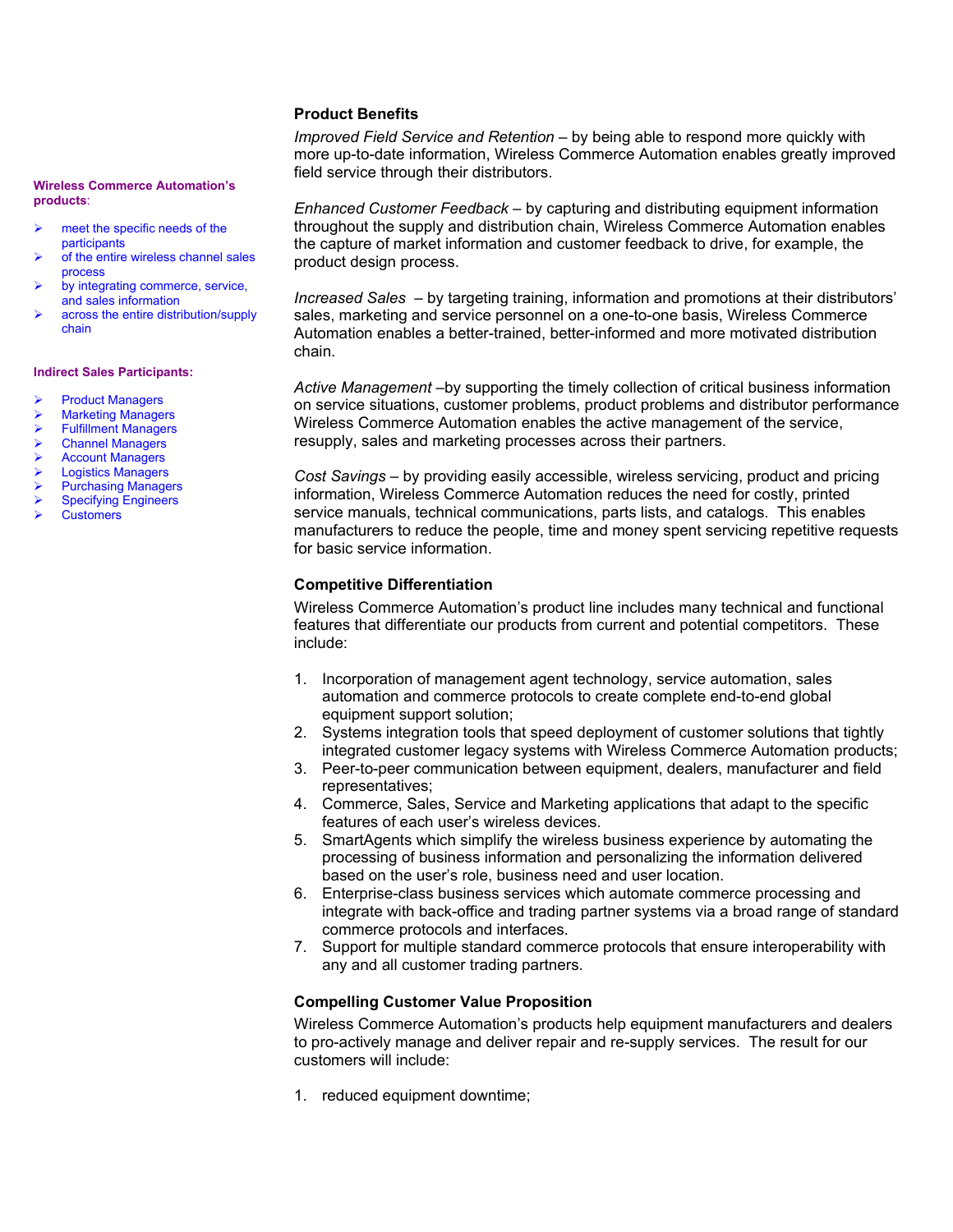- 2. improved deployment of consumable and repair parts;
- 3. reduced inventory costs;
- 4. improved control over service and re-supply processes;
- 5. reduced overhead and field personnel costs;
- 6. increased revenue;
- 7. increased manufacturer's customer revenue;
- 8. increased manufacturer's customer loyalty;
- 9. increased manufacturer's customer satisfaction.

As a consequence we expect our customer's return on investment (ROI) to be measured in months not years – independent of magnitude of investment.

#### **Problem Analysis**

Intelligence is migrating from center of networks (e.g. servers) to edges (e.g. mobile devices). In many cases these mobile devices are associated with machinery rather than humans. As we've seen with the Caterpillar Mining Machine and Otis Elevator case studies, intelligent wireless-connected capital equipment can reduce equipment downtime, improve deployment of consumable and repair parts and increase customer satisfaction. However, integrating intelligent high-value capital equipment with service and re-supply automation systems has been difficult - particularly for globally installed or mobile equipment. Some non-mobile equipment had been connected via satellite in the past, but the high-cost of dedicated satellite up-links limited this approach to only the most critical equipment. The advent of local cellular data networking and global satellite data networking will result in ubiquitous connectivity of high-value capital equipment.

The same ubiquitous connectivity is revolutionizing the work of the highly mobile repair and re-supply personnel that service this equipment. While the wireless devices now exist that would enable improved servicing and re-supply, the wireless applications required do not yet exist.

Most first generation wireless solutions simply reformat, summarize and filter existing web content for mobile devices. These first generation applications have limited interactivity and integration due to dependence on simple HTML content translation from existing HTML-based web sites. Given that most wireless data enabled cell-phones, pagers and PDAs have very limited screen sizes and data network bandwidth, simple content translation leads to a very frustrating experience when attempting to do business using these first generation wireless solutions.

#### Quote: Steve Harmon, Chairman & CEO, e-harmon.com

"…the basic technology to make the Web wireless is far from figured out. The early PCS or minibrowser attempts are not ready for prime time. These are the small screen cell phones with

limited Web browsing functionality.

I tried the Sprint PCS MiniBrowser once -- that's right, once -- and found it to be akin to sticking your tongue on a frozen lamp pole.

The flaw with the cell phone as browser approach is fairly straightforward: a 3-inch screen can never offer what a 21-inch PC monitor can offer.

Yet scores of engineers at some of the world's top tech firms toil on this shrinkage approach daily. I call it the 'Honey I Shrunk The Web' approach. It's not a good idea to take visual elements that want to be 21-inches diaplayed and put them on a 3-inch display."

#### **Mobile Application Challenges:**

- Low Bandwidth (initially 9.6kbps)
- Intermittent Connectivity (no guaranteed data-tone or dialtone)
- Long Connection Setup Time (initially 20-30 seconds)
- Wide Variation in Mobile Device **Characteristics**

#### **Many different devices, many different characteristics:**

- screen sizes
- screen resolution
- ability to display images vs text
- support of color, contrast, etc.
- data network bandwidth
- Input mechanisms
- **OSs CPUs**
- 

#### **Wireless Commerce Automation products support:**

- **Servers**
- Desktop
- Laptops
- Palmtop
- PDA (e.g. Palm Pilot)
- eBooks
- Pagers
- Web Phones
- Cell Phones
- **Machines**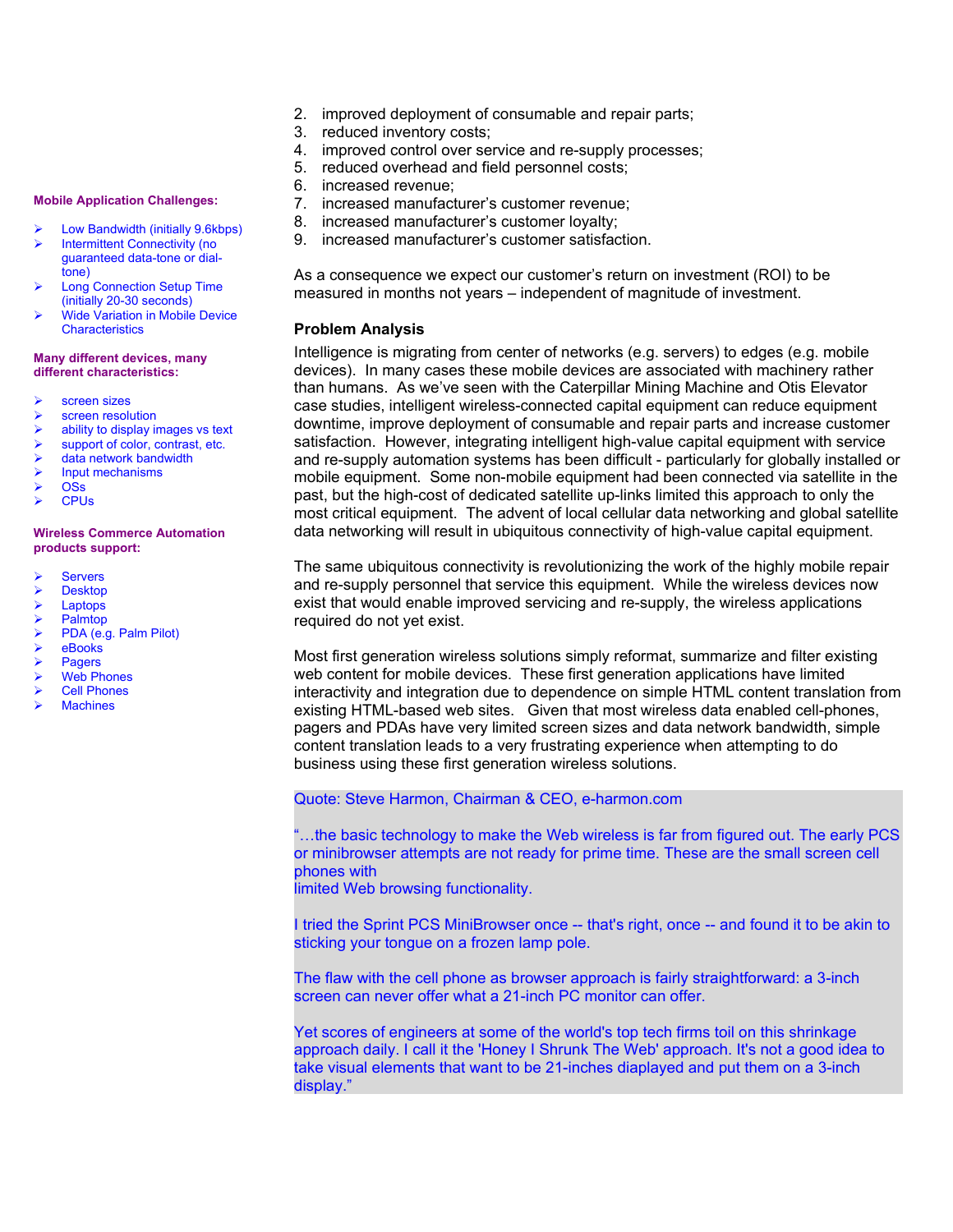For example, most cell phones have 3 to 5 lines of text at 15 to 17 characters of text per line. They may also have 1 to 3 lines of smart menu and status information. The Sprint PCS NP1000 offers 9 lines of 17 character text. Even the Qualcomm (Kyocera) pdQ SmartPhone (a cross between a cell phone and a Palm III organizer) can only offer 12 lines of 35 character text. And text entry using standard telephone keypads can be torturous. While two-way pagers such as the Motorola PageWiter 2000X and Research in Motion's Inter@ctive Pager 950 have larger screens and tiny QWERTY keyboards, connect time can take 30-90 seconds. Wireless PDAs such as the Palm Pilot VII, or a Palm V with a Novatel Omnisky CDPD modem offer larger screen sizes and stylusbased interaction. And larger hand-held PCs, such as the HP Jordana offer half-VGA to VGA resolutions screens (albeit significantly smaller than laptops). The challenge for wireless application developers is to be able to deploy applications that allow users of any of the very different devices (and even traditional laptop and desktop users) to successfully and enjoyably interact with critical business applications to perform their jobs – whether from their office, an airport or a customer site.

Experience has shown that there are significantly different application paradigms required for hard-wired and wireless applications. The current trend towards condensing, filtering and summarizing existing web sites for display through wireless devices is a fatally flawed approach to delivering useful applications to mobile users. Simply condensing and reformatting the information on a "hardwired" web site results in many screens of information that must be paged through on many mobile devices just to find the few pieces of business information that are important to the wireless user.

Zdnet>eWeek: "Wireless Internet users are not satisfied with static pages. They want to be able to use their cell phones to receive information interactively and even execute simple web-based transactions. An Excite/Nokia survey in March 2000 determined that "People were anxious to execute transactions as opposed to looking and researching."

Mobile application user interfaces must not only be clear, concise and efficient, but must also adapt to the capabilities of the devices and the current needs of the user. Wireless Commerce Automation goes a step further with the use of active business information agents (WCA SmartAgents) that relieve the beleaguered mobile application user by automatically handling many of the detailed steps of processing standard business transactions (e.g. PO limit rules, auto-approvals, pre-filled forms, etc.)

Wireless Commerce Automation uses multiple different templates that deliver only the most appropriate information required by the user based on the user's role, the application and the device being used. If the user is creating a purchase order on a Palm Pilot VII, extraneous details of the order, such as addresses, descriptions, even unit costs are suppressed to ensure the critical line item and total information are readily available. Other, less pressing, information can be accessed with one to two additional menu selections.

#### **Product Technology**

Wireless Commerce Automation's products have been designed and developed by an engineering team with a combined 120 years experience developing distributed Internetbased enterprise applications. We are exploiting technology developed by members of the company over the past decade for web-based application, equipment management, channel automation and service management. These technologies include:

*Policy-directed Business Processing –* Wireless Commerce Automation supports XMLbased business processing templates that drive many of the processing decisions across all participating devices and equipment.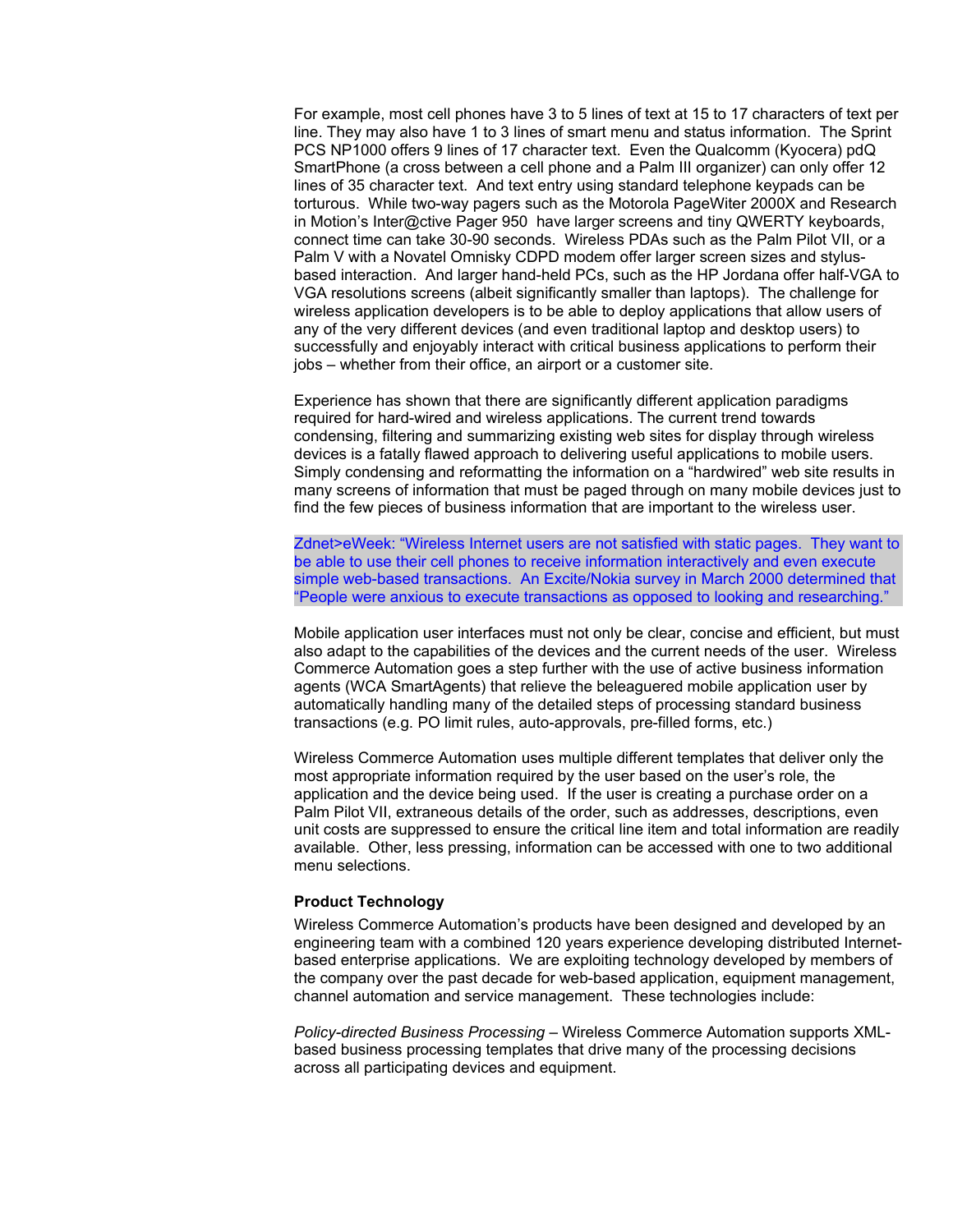*Follow-me -* Wireless Commerce Automation's "Follow-Me" technology recognizes when critical business documents are required for making specific decisions (e.g. sales contracts, loan folder, product problem histories, etc.) and transfers copies of those documents to the appropriate devices for processing under control of Wireless Commerce Workflow technology.

*AgentFactory –* Wireless Commerce's AgentFactory is a development and systems integration tool that uses device and equipment-specific XML templates to generate Java code specific to the needs of the equipment and function to be performed. This reduces integration time for new types of equipment and devices to 10% of the time required for hand-coding support for the new equipment.

*Device-sensitive personalization –* Wireless Commerce Automation uses Policy-directed technology to determine which information is downloaded to a device based on the type of device, current business role and end-user preferences.

*Device-sensitive application interfaces –* AgentFactory generates XML display templates for new wireless devices based on policies defined for various business applications. These XML templates determine what business information is displayed where on the screen for each wireless device. (In cooperation with Voice technology companies, this technology can be extended to voice-based interfaces as well.)

*SmartAgents-* By combining "Policy-directed" technology with Agents generated by AgentFactory we create business processing agents that can autonomously handle standard business and service problems independent of location or processing device.

*MobileAgents –* Combining "Follow-me" technology with "SmartAgents" generated by "ManageFactory" produces intelligent mobile agents that can fulfill a business function across multiple different wireless devices. For example, assume an industrial engine or motor begins to run below specification thresholds:

- 1. engine-resident diagnostic agent recognizes potential problem
- 2. collects all relevant diagnostic information as defined by diagnostic policy
- 3. transmits a copy of itself and its information to the dealer server
- 4. collects the latest diagnostic and resolution policies
- 5. generates a pick-order for policy-required parts
- 6. identifies available service technician
- 7. then transmits itself and it's newly acquired diagnostic information to the technician's device
- 8. once within repair range of the equipment transmits updated diagnostic information to equipment
- 9. coaches the technician through the required repair.

*Cellular Wireless Protocols –* Wireless Commerce Automation exploits WAP technology to remain independent of the underlying cellular protocols. Since the cellular industry is still very fragmented, this protocol independence is critical to the company's success. In addition, our support of low-bandwidth connections will be important over the next three years. 3G (third generation) wireless networking technology is under development that will dramatically increase bandwidth for wireless applications. The first GSM 3G networks, with 2mbps data rate, are being tested in Singapore with projected deployment to Japan in 2001 and Europe in 2002. Unfortunately, the fragmented US wireless market is not likely to see broad deployment of this technology until 2005. However, chip, device and network device manufacturers are working to boost speeds for CDMA, TDMA and 2G GSM speeds from current 9.6-14.4Kbps up to 56Kbps within the year, supporting basic application requirements. This is comparable to current wired telephone (POTS) modem connections. There is the potential for incremental increase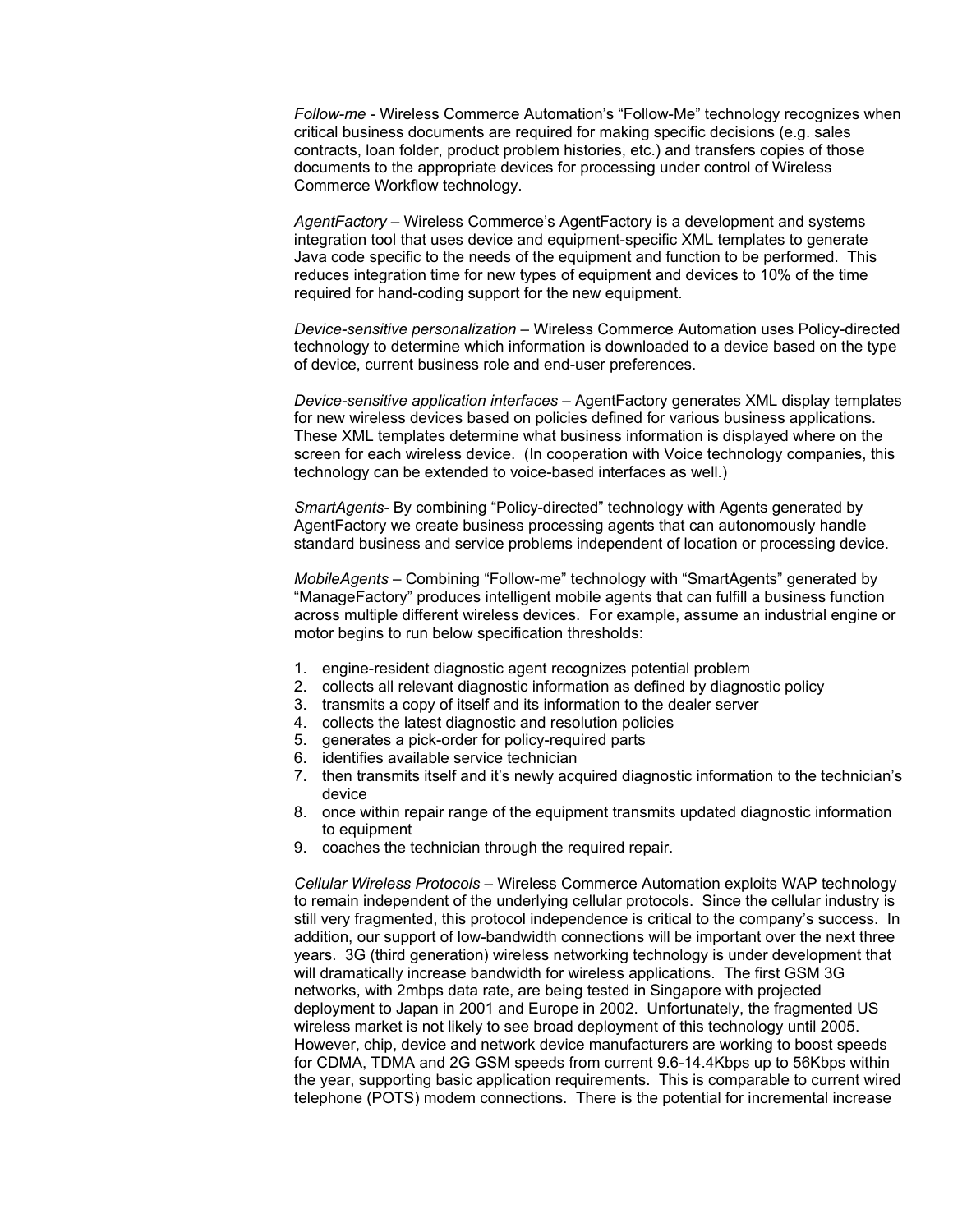for these 2G systems up to 112Kpbs by 2002. So, while many application developers are focused on the Holy Grail of high bandwidth wireless, Wireless Commerce has focused on ensuring support for even the lowly 9.6Kbps devices of today.

*Commerce Integration –* Wireless Commerce Automation's Integration Server architecture provides pre-defined integration for most common commerce protocols. In addition, Wireless Commerce Automation exploits the dominance of EDI for integration with a broad range of back office legacy systems. Wireless Commerce Automation is supporting XML-based interfaces being defined for Commerce Transactions, ERP, Workflow, Policies, etc.

*Scalable Architecture -* Wireless Commerce Automation's product has been designed to scale and to provide a fast, stable environment to even the largest global corporations. This has been achieved by implementing n-tier client-server products as 100% Pure Java Applets and Servlets that are driven by XML templates and display pages.



## **Service, Re-supply Sales, and Marketing Information Flow**

*Vendor Independence -* The Wireless Commerce Automation Servlets integrate with Netscape's Enterprise Server, Microsoft's Internet Information Server, Apache Web Server and Sun's Jeeves Server. Wireless Commerce Automation implements a hybrid object-relational database schema on most relational databases accessible through JDBC/ODBC. The client-server protocol is based on HTTP and RMI to access and invoke reusable Network Business Objects.

*Standards -* The Wireless Commerce Automation Synchronization Server supports XML, EDI, OAGIS in addition to the Wireless Commerce Automation Server-to-Server Synchronization protocol. The Wireless Commerce Automation architecture is RMI and CORBA compliant.

*Security –* Wireless Commerce Automation's security features ensure that channel partners are able to access information appropriate to their relationship with the supplier (e.g. per partner price plans and exclusive product offerings) while protecting sensitive information from their sales

# **Marketing, Sales, Distribution & Service**

#### **Business Model**

Wireless Commerce Automation's business strategy is to build a strong product company that goes to market through a direct sales organization making extensive use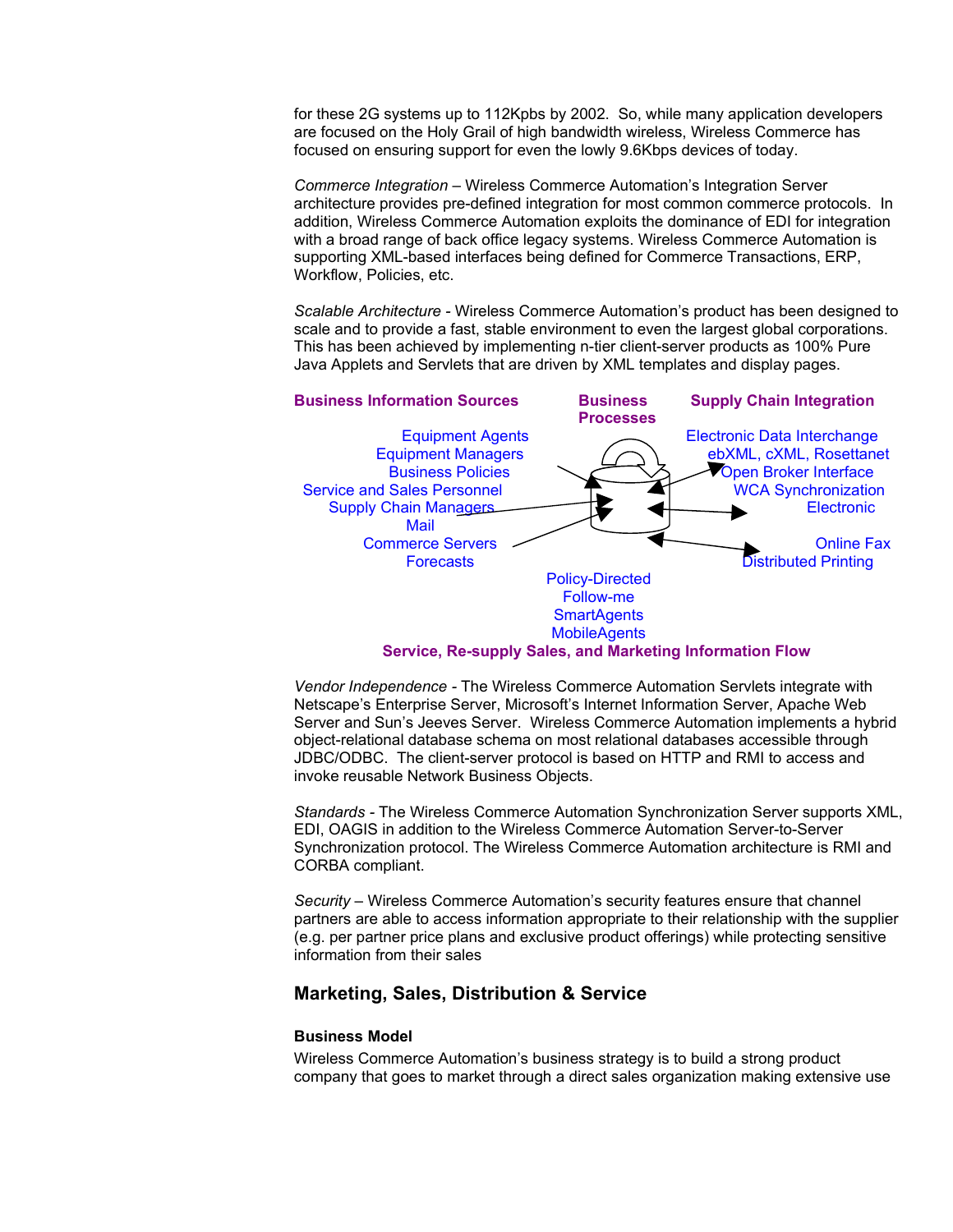of third party resources in areas such as implementation to support a rapidly scaleable business model.

*Revenue Model –* Wireless Commerce Automation has a scalable revenue model that exploits exponential and viral capture of industrial vertical markets. By enabling machine-driven sales and service e-commerce we support aggregation of industrial market sales up and down the supply/distribution chain. We enter vertical markets through major "anchor accounts" which become beach-heads for entire supply/distribution chains. We attack these markets with a product strategy enhances product value to current customers when the initial customer's trading partners also install Wireless Commerce Automation products. This provides the initial motivation for our anchor account customers to provide introductions. We follow-up with a sales strategy that rewards existing customers for introductions to and support closing sales to trading partners by providing discounts on follow-on licenses for each successful introduction.

These marketing, product and sales strategies are leveraged by service strategies that are designed to deliver follow-on recurring revenue streams for wireless business information brokering, commerce trading hubs and product maintenance. These valueadded services have the potential to be worth two to twenty times the initial product revenue. Each dollar of product sales delivers two to twenty dollars in follow-on product sales, equipment client licenses, maintenance subscriptions and ASP subscriptions over the following 5 years. (e.g. for each \$1 in initial product sales over the following 5 years we predict \$1 total in maintenance subscriptions, \$1 in follow-on internal sales, \$2 in follow-on equipment licenses, \$1 in follow-on maintenance subscriptions, 2-10 dollars in follow-on trading partner sales, 1-10 dollars in ASP service subscriptions.)

We believe that machine-driven commerce will drive sales of one to two orders of magnitude (10-100 times) more "client" licenses than pure human user-based systems; Each machine that participates in the wireless service and commerce environment (e.g. tractor, elevator, manufacturing machine) requires a "machine client license" in addition to each human that supports the service and commerce environment (e.g. service representative, sales representative) requiring a "user client license". While machine client licenses sell for 10% of a human user license, the dramatically higher numbers of licenses result in 2 to 10 times the revenue of a pure human user application.

*Product and Services Mix -* Wireless Commerce Automation is not in the business of systems integration and our business model is therefore based on an 80:20 product to services mix. However, we recognize the paramount need to develop highly satisfied, reference-able customers and we will therefore "own" initial implementation and integration contracts. Our model will be to engage our Systems Integration business partners in these projects on a mentored basis with a view to transferring our knowledge to these partners and enabling them to complete future projects independently. We believe that this will be an attractive model to Systems Integrators as our product has the potential both to enable rapid deployment of highly functional solutions where timeto-market is critical and to open up significant integration and customization opportunities.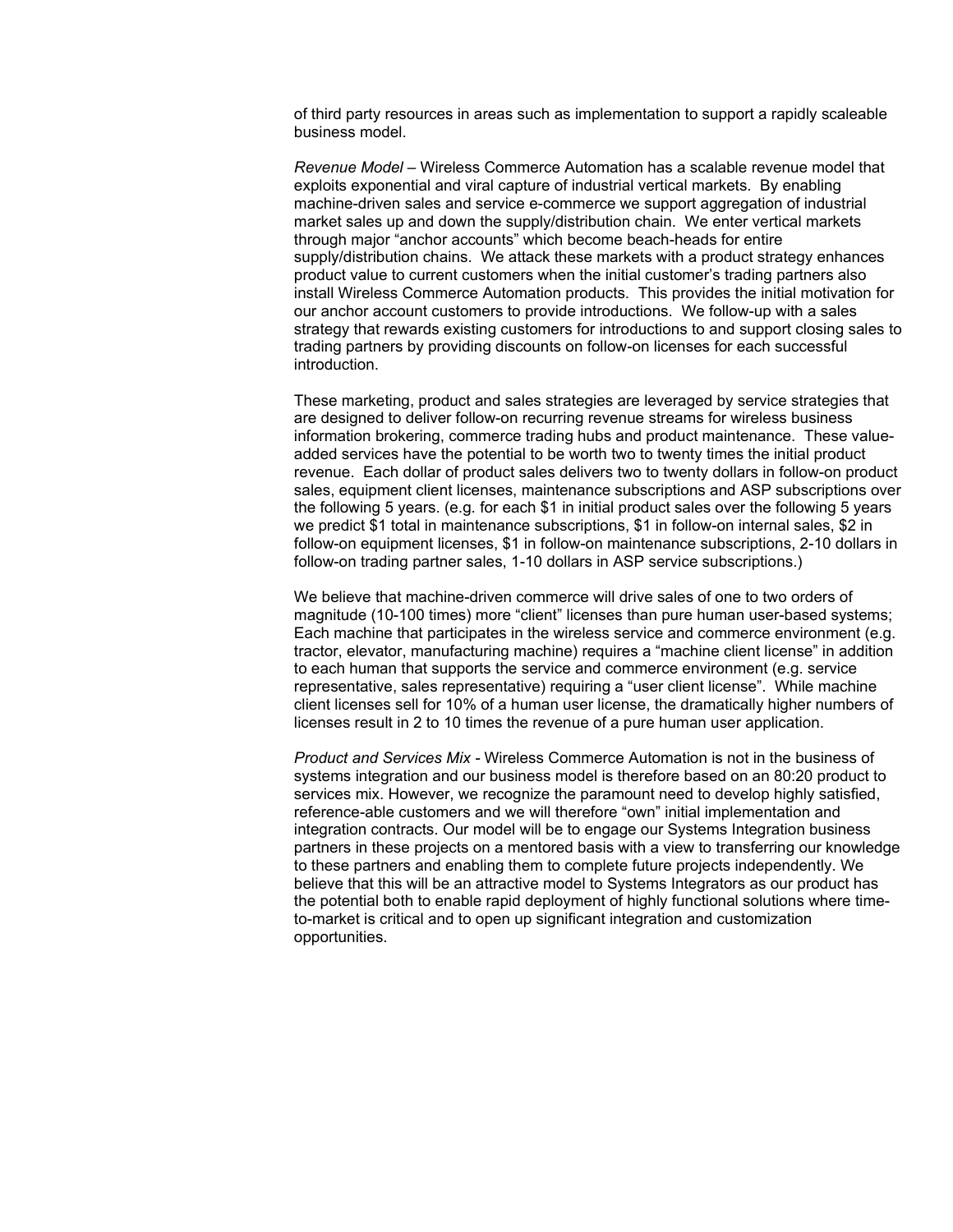*Revenue Sources –* Global 2000 corporate "end-user" licensing form a robust foundation for follow-on value-added subscription-based services and OEM sales to industryspecific wireless trading hubs. The revenue is heavily weighted towards new end-user licenses in the initial two years. However, in later years maintenance subscriptions, direct and indirect value-added services make up 50% of annual revenue.



*Application Revenue Mix –* In the first two years the application end-user license

revenue mix is dominated by sales of Commerce Automation and Wireless Service Automation products. In later years growth in sales of Wireless Resupply and other applications will result in a relatively balanced revenue mix.

*Pricing Strategy -* Wireless Commerce Automation's pricing model is based on Application Module and Infrastructure Server Licensing basis plus per concurrent user and machine pricing.



Typical configurations and prices are anticipated to be as follows:

| <b>Customer</b> | <b>Application Licenses</b>                                          | <b>Server Licenses</b>                                    | <b>User Licenses</b> | <b>Machine</b><br><b>Licenses</b> | Total \$    |
|-----------------|----------------------------------------------------------------------|-----------------------------------------------------------|----------------------|-----------------------------------|-------------|
| <b>Division</b> | Commerce Automation                                                  | Secure Application                                        | 50 @ \$1,000         | 1000 @ \$100                      |             |
|                 | \$50,000                                                             | \$50,000                                                  | \$50,000             | \$100.000                         | \$250,000   |
| Regional        | <b>Commerce Automation</b><br>Service Automation                     | Secure Application<br>Server<br><b>Integration Server</b> | 250 @ \$800          | 2500 @ \$80                       |             |
|                 | \$100,000                                                            | \$100,000                                                 | \$200,000            | \$200,000                         | \$600,000   |
| Global          | <b>Commerce Automation</b><br>Service Automation<br>Sales Automation | Secure Application<br>Integration<br>Synchronization      | 1000 @ \$500         | 10,000 @ \$50                     |             |
|                 | \$150,000                                                            | \$150,000                                                 | \$500,000            | \$500,000                         | \$1.300.000 |

## **Market Focus**

Wireless Commerce Automation's products meet the commerce, service, sales and marketing needs of high-value capital equipment manufacturers. We are initially focused on the Industrial Equipment markets which supply the Automotive, Aerospace, Construction Equipment and Defense vertical markets. Manufacturers in these markets have similar needs, similar distribution strategies, and, often, common distribution and supply networks.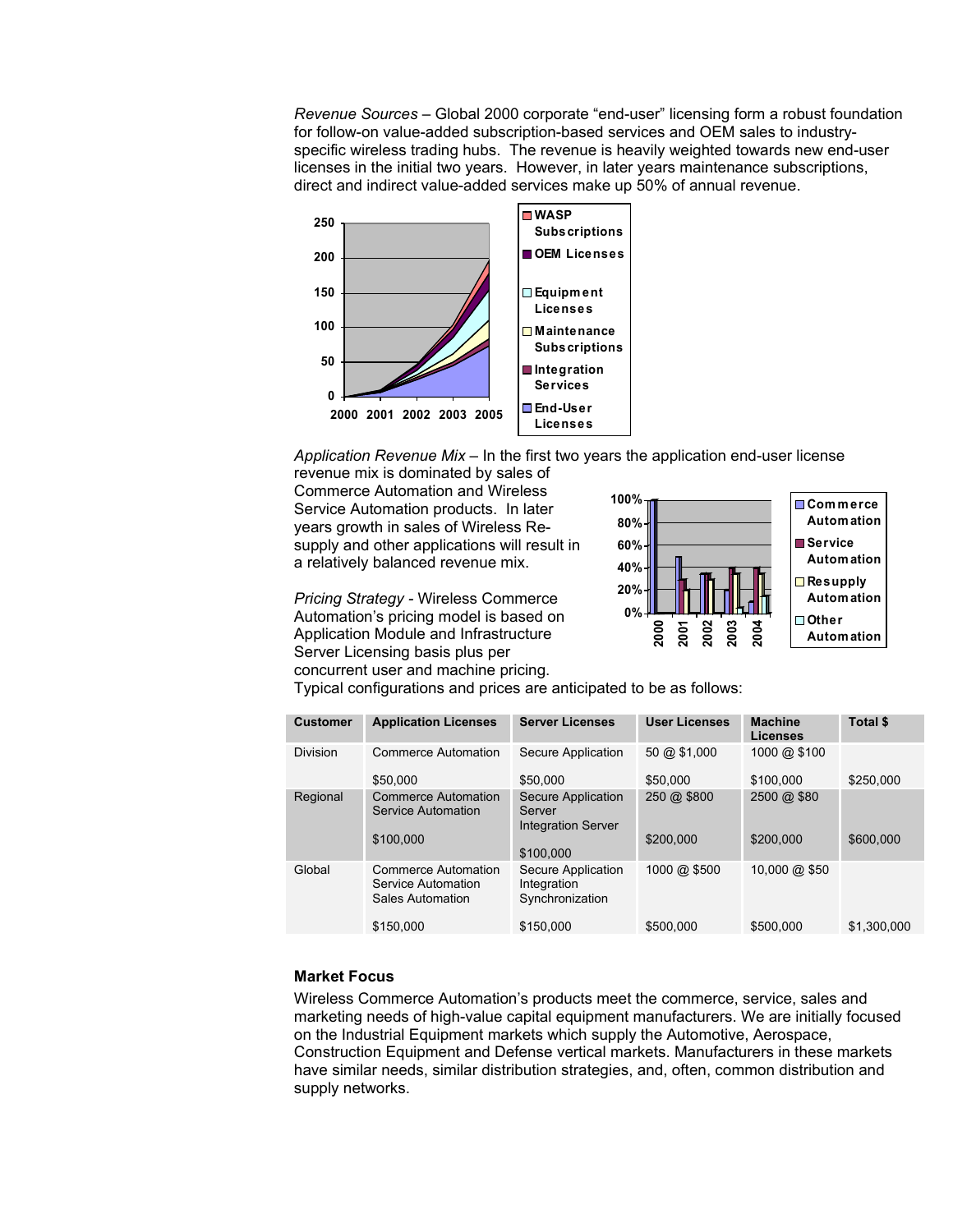#### **Market Access**

*Design Partner Program -* Wireless Commerce Automation has created the Design Partner Program to engage the thought and technology leaders in these vertical markets in the design of solutions for their industry. Members of the Wireless Commerce Automation Design Partners Program provide feedback on product plans, are given early access to products and receive license discounts for their participation.

*Industry Joint Ventures -* Wireless Commerce Automation is exploiting consortiumdriven, industry-specific, technology projects to access vertical market thought and technology leaders. For example, participation in the InfoTest Enhanced Product Realization project provided access to Caterpillar, 3M and HP, resulting in our first sale to Caterpillar's Parts and Services Group. Wireless Commerce Automation will continue to use joint ventures to access additional markets and gain valuable market-specific references to support our sales efforts.

| Joint Venture Project | <b>Markets</b>               | <b>Participants</b> | Venue           |
|-----------------------|------------------------------|---------------------|-----------------|
| EPR                   | Heavy Equipment, Electronics | Caterpillar, 3M, TI | <b>InfoTest</b> |
| VehiX                 | Automotive, Heavy Equipment  | Caterpillar         | SAE.            |
| <b>BPMI</b>           | Consumer Goods               | HP. WalMart         | <b>OASIS</b>    |
| RosettaNet            | Electronics, PC              | Motorola, Intel     | RosettaNet      |

#### **Market Penetration**

To provide effective solutions to our customers, Wireless Commerce Automation must be able to integrate our products with a wide range of application and infrastructure products from other vendors. At the product level, Wireless Commerce Automation is developing interfaces that support multiple information exchange and integration protocols. At the business level, we will build leverageable Strategic Alliances that enable us to more rapidly penetrate target markets than we would be able to do ourselves. Strategic Alliances will be targeted with companies such as ERP and Supply Chain Vendors, Enterprise Application Integration Vendors, and EDI Vendors as well as infrastructure and platform vendors such as IBM, Microsoft, Netscape, and Sun Microsystems. Additionally, we will look at Strategic Alliances that allow us to extend our sales model into areas such as offering our product on an Application Hosting basis.

#### **Customer Acquisition Strategy**

Wireless Commerce uses a business model that compounds growth upon growth so that revenues accelerate exponentially rather than linearly. Wireless Commerce implements this strategy by leveraging previous and current sales to close and deliver follow-on sales within the supply chain with minimal additional content and integration effort. This business model exploits highly respected reference customers (often market makers and market leaders within an industry, a.k.a. "anchor accounts") to influence their upstream and downstream trading partners within a supply chain. In addition, since early adopters often make the investment in industry-specific systems integration (e.g. Rosettanet) and product content development for multiple suppliers, follow-on sales within the supply chain can be quoted with significantly lower integration costs. Since Wireless Commerce applications can deliver even more value to all "WCAenabled" customers within a supply chain, there is intrinsic value for each customer to encourage their upstream suppliers and downstream distributors to buy Wireless Commerce products. However, in addition, in return for joint sales results Wireless Commerce offers key existing customers discounts on future follow-on licenses. Supply chain references and dramatically lower integration costs make Wireless Commerce a preferred vendor within a industry after a handful of industry sales.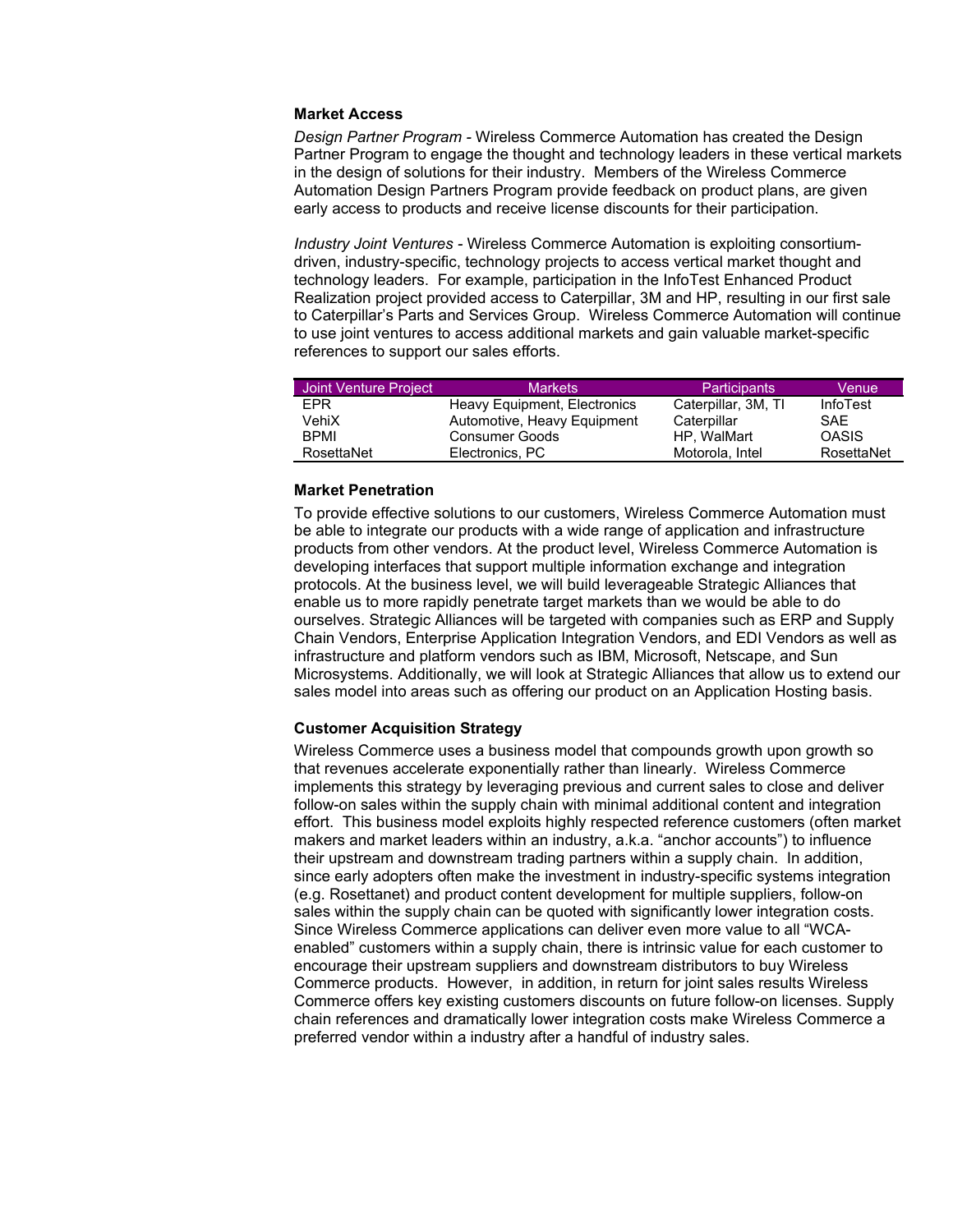#### **Marketing Strategy**

Over the first 24 months, Wireless Commerce will focus 75% of it's marketing efforts on specific highly-mobile application markets, high-interest vertical markets and globalregional markets with the highest potential for delivering sales. Only 25% of its marketing budget will targeted to general "wireless industry", "commerce" and "potential investor" markets. The objective of these marketing tactics is to quickly interest, identify and qualify potential customers to deliver sales that result in early and broad profitability. As we gain defensible footholds in specific application, vertical and regional markets we will broaden our focus to address new potential application, vertical and regional markets. The overall goal of this strategy is to build to a domino effect across multiple markets that leads to a perceived dominance of Wireless Commerce in the future global wireless business application industry.

## **Sales Strategy**

Wireless Commerce Automation's initial customers will be predominantly global manufacturing companies with revenues in excess of \$1 billion. Within this target company base, Wireless Commerce Automation will target "Anchor Accounts" such as Caterpillar to whom we have already made a sale. Success within these accounts will enable us to leverage the "pull" of these companies within their divisions and across their distribution and supply chains. Our first project with Caterpillar, for example, opens up a market of over 125 major Construction Tools suppliers, 10 Caterpillar distributors and 6 other Caterpillar divisions.

We will sell our products through a direct sales group supported by Systems Integration partners who will provide implementation, integration and customization services in partnership with Wireless Commerce Automation's Client Services organization. These Systems Integration partners will be predominantly Big Five and large-scale integrators who have the access, resources and experience to leverage Wireless Commerce Automation within our target accounts. As our business model develops, some of these relationships may develop into Value-Added Reseller partnerships, especially in international markets.

Wireless Commerce recognizes that its customers can be its best sales tools. Companies buy Wireless Commerce products to automate their business interaction with trading partners up and down their supply and distribution chains. This positions each happy customer as a reference account for Wireless Commerce sales to their trading partners. In addition, early sales may pave the way for follow-on sales by shouldering the initial burden of catalog content development and industry-specific commerce integration. Our initial sales efforts have targeted such "Anchor Accounts" and reward current customers with discounts on future licenses in return for their support closing new customers amongst their trading partners.

As specific vertical and horizontal markets mature, opportunities are created to automate across many individual companies. Often it is the market leaders within these markets that are best positioned to capture these industry-wide opportunities… assuming they have the technology to deliver the solutions to the industry. Wireless Commerce targets vertical-market automation opportunities as OEM sales, often to original Anchor Accounts (e.g. Caterpillar for the Heavy Equipment market). Wireless Commerce targets horizontal-market automation opportunities as either OEM or strategic partner opportunities for general online wireless services (e.g. Concert for Pacific Rim Wireless Sales Automation services).

*Sales Cycle -* The sales cycle for Enterprise Application Software, which is the major horizontal industry for Wireless Commerce Automation, is normally 6-12 months from initial contact to close of sale. Given properly qualified prospects, a sales manager can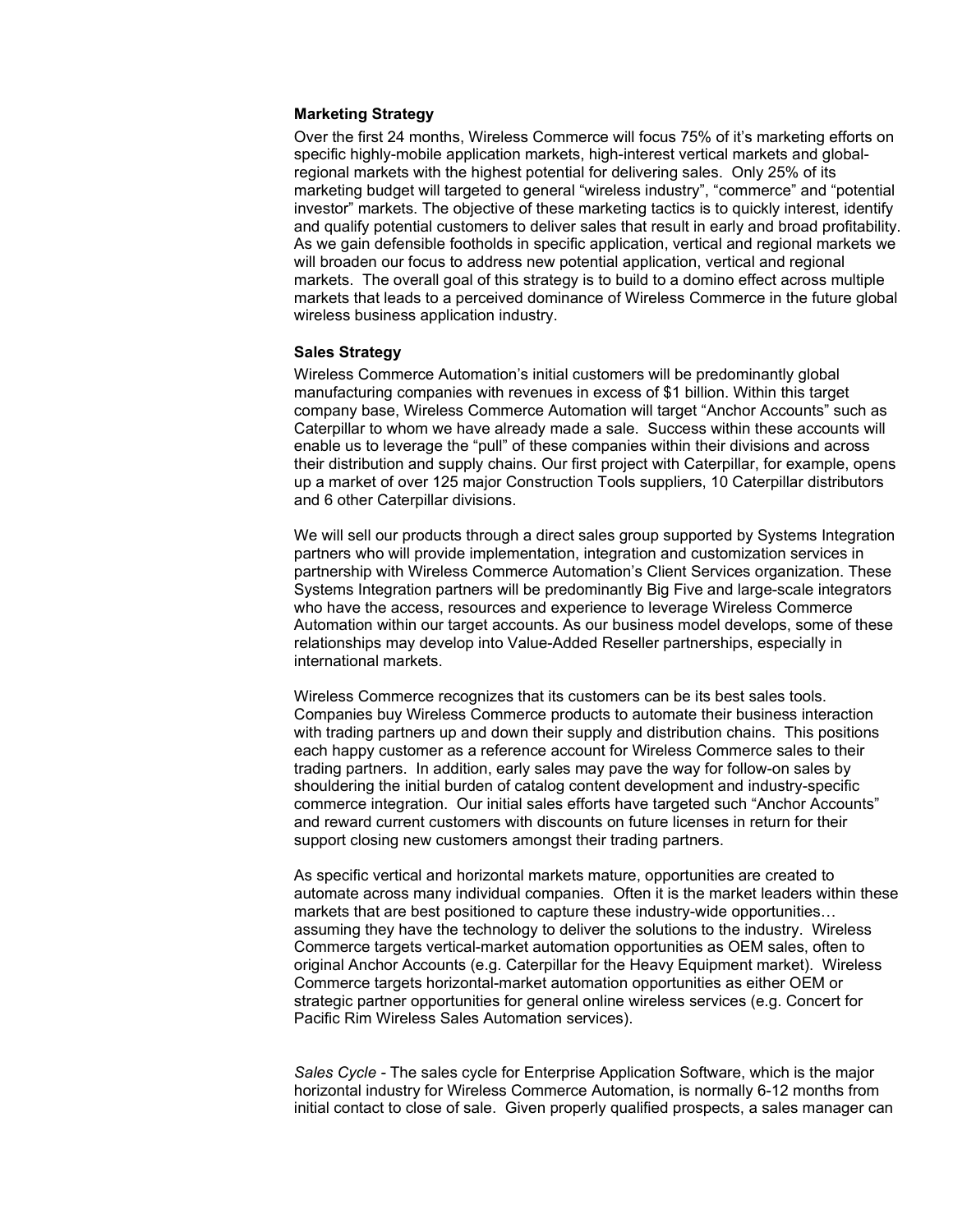expect to work 10- 20 prospects for each closed sale. Deployment of each sale takes 3- 12 months, depending on the amount of custom systems integration required. The early sales within each newly targeted vertical market will required either long-term strategic partnership value, Koretsu-type introduction or steep discounts and other sales incentives to secure the critical first market reference sales.

In addition, in the first year, prospects will likely require payment schedules that spread license and integration fees over the integration lifecycle. Once the company is entrenched in a vertical market, has strong reference sales and has a robust corporate history, we can demand license fees at closing with only integration costs spread over the integration lifecycle.

Wireless Commerce Automation uses the concept of Anchor Account within a vertical market to create Koretsu-like demand within the supply and distribution chains of the target Anchor Accounts. While the large Anchor Accounts within a new vertical will still require 9-12 month sales cycles, follow-on sales amongst the Anchor Account's trading partners can be accomplished within 3-6 months. This dramatically shortens the sales cycle and increases the number of potential sales that can be closed within a vertical market in the second year of targeting the market.

*Sales Channels -* Company is initially selling direct to Global 2000 companies. In addition, the company is developing OEM and reseller relationships with global Wireless Service Providers (WSP) targeting mid-tier companies starting in CY2001. Finally, within 18 months the company expects to partner with one or more WSPs to roll out an online wireless service offering to capture and bolster market position in low-end individual market.

#### **Partnerships and Alliances**

*Marketing –* Wireless Commerce Automation's products will exploit features in forthcoming wireless communications devices, wireless computing devices and wireless infrastructure protocols. This makes our products valuable to the marketing of these new systems by other companies. WCA will partner with these wireless equipment providers to jointly market WCA's products and the provider's new technology. These marketing partners may include:

Wireless Devices:

- 1. Motorola
- 2. Ericsson
- 3. Gwcom
- 4. Symbol
- 5. Palm Computing

Wireless Protocols:

- 1. Motorola
- 2. Phone.com
- 3. Software.com
- 4. Across/iD2

*Sales –* Wireless Commerce Automation will partner with wireless telecommunications providers and with wireless application service providers (WASP) to resell the company's products to mid-market customers as service offerings. Since we expect initial demand to be strongest with technology leaders amongst Global 2000 corporations, we do not expect the mid-market opportunity to blossom for three years. However, the company believes that pilot partnerships with potential resellers in the next 18 months will help to solidify long-term relationships and identify mid-market product requirements. These potential sales partners include:

Wireless Telecommunications Providers:

- 1. ATT Wireless
- 2. BT Wireless
- 3. Concert (ATT/BT Joint Venture)
- 4. MCI Worldcom
- 5. NTT Wireless
- 6. Teledisc
- 7. Verizon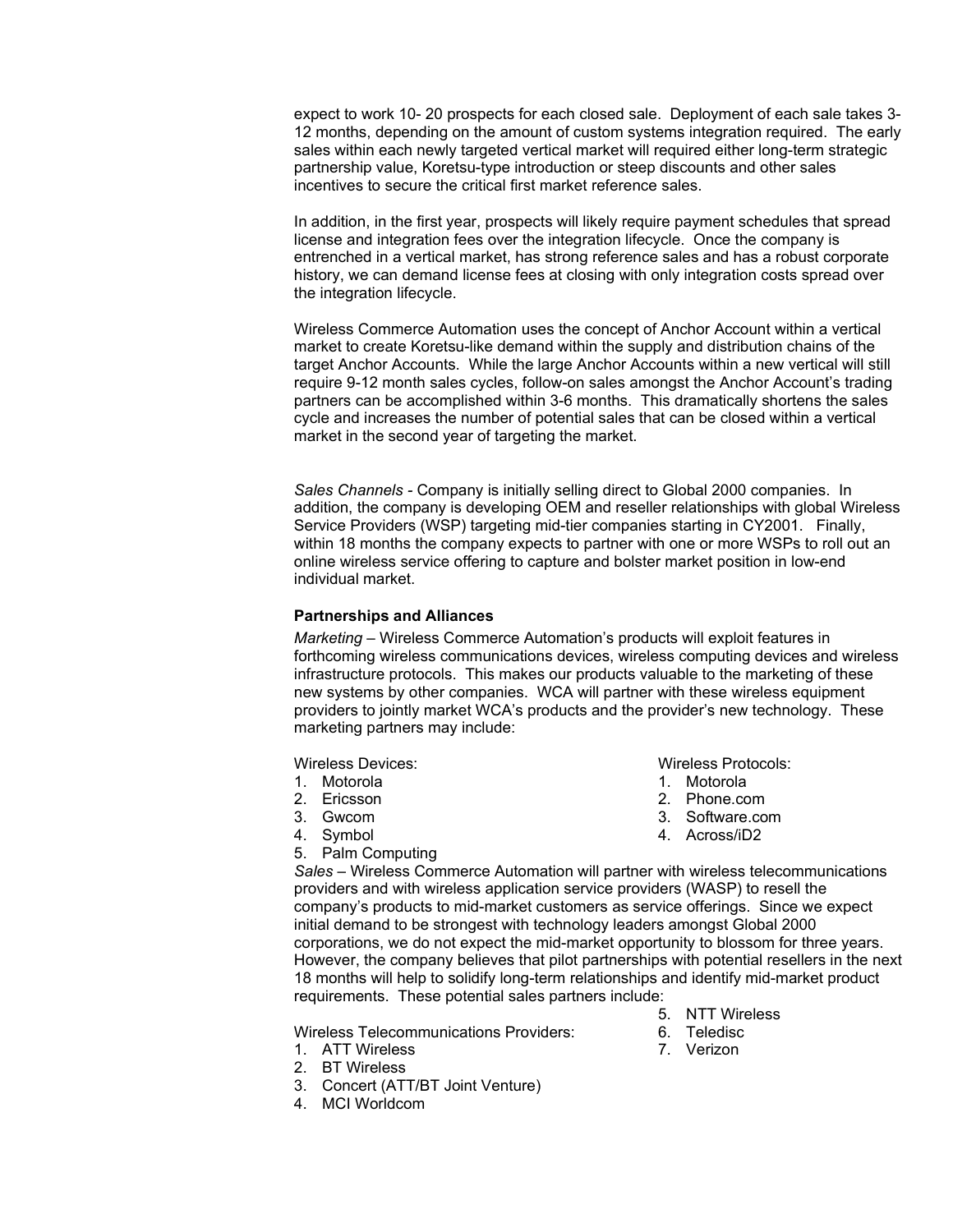## Wireless Portals/WASPs:

- 1. Aether
- 2. Airflash
- 3. Byair
- 4. Datalink.net
- 5. Everypath
- 6. Netmorf
- 7. OracleMobile
- 8. Wireless Commerce Ltd.

*Service –* Enterprise-class commerce products generally require integration with legacy back-office systems owned by each customer. While initial integration will be done by a modest Wireless Commerce Automation services organization, the company can close more sales and e more profitable if integration work can be out-sourced to systems integration specialists. These include wireless web developers and traditional systems integrators:

Wireless Web site Developers:

- 1. Aether
- 2. Centura
- 3. LiveSky
- 4. MobileLogic
- 5. Netmorf

Traditional Systems Integrators:

- 1. Anderson
- 2. PCW
- 3. Cambridge Technology **Partners**
- 4. USWeb

*Technology –* The company believes that some required technology can be costeffectively acquired from third party software product developers. These may include:

- 1. Sun Microsystems
- 2. Hewlett Packard
- 3. IBM
- 4. Motorola
- 5. Microsoft
- 6. Oracle
- 7. Phone.com
- 8. Software.com
- 9. across wireless/SmartTrust/iD2

# **Competition**

Wireless Commerce Automation believes we have the most complete product vision and the strongest application-level and technical functionality in the wireless business market. Our target markets have traditionally had to turn to internal IT Departments or Systems Integrators for solutions on the scale that Wireless Commerce Automation delivers. We believe that IT Departments and specialty wireless web Systems Integrators will remain our major competition. With both IT Departments and Systems Integrators, our strategy will be to partner rather than to compete. We believe that this strategy will succeed because end-user customers are demanding time-to-market, robust and scaleable performance that only a product-based solution can deliver. We believe that most integrators recognize this reality and we will make it attractive for them to partner with Wireless Commerce Automation.

Because the wireless application industry is still in the very early stages of development, there is still little direct competition. However, as a hot investment space, we expect significant competition to develop over the next three years.

### **Key competitors**

We have identified Corrigo as being our closest current functional competitor. However, Corrigo is focused on the Real Estate MRO market – a market far removed in product requirements and target customers from our focus on industrial manufacturers. In addition, Corrigo does not support sales automation or marketing automation – limiting their potential penetration up and down the supply chain.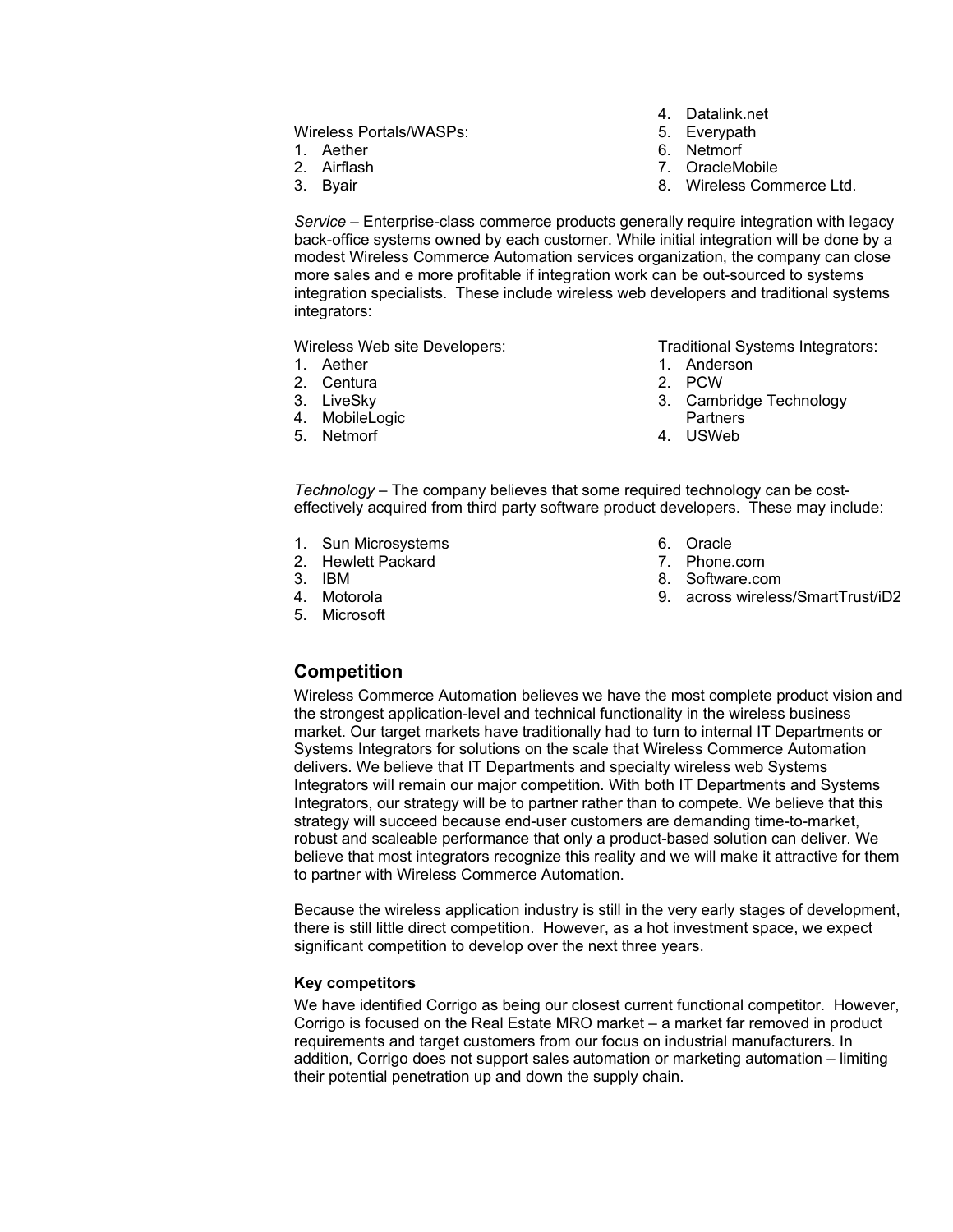We have identified Meridex and Datalink as being our closest market competitors. These companies offer wireless e-commerce products that are mid-market in functionality and they are focused on marketing these products primarily to technology companies. Additionally, these products do not support marketing or service automation - therefore companies who need more than wireless e-commerce solution will be forced to implement a multi-vendor solution.

Our broader functionality and wireless focus will also enable Wireless Commerce Automation to beat out competition from predominantly hard-wired oriented CRM vendors such as Siebel Systems and Pivotal. These Windows-centric companies have been slow to support channel-oriented solutions, port to other platforms and to embrace web-based technologies. Even when they do follow through on promises of support for these new technologies their implementations are incomplete and lackluster. While they have indicated the intent of supporting wireless devices, past performance lead us to believe that it will be at least three years before they have comprehensive application support for wireless.

#### **Sustainable Competitive Advantages**

Wireless Commerce Automation offers the following competitive advantages:

*Business Knowledge –* Our deep knowledge of channel sales issues in such areas as cyber-mediation solutions has been cited by both customers and partners as their reason for working with us over our competition.

*Fully Integrated Solution* – Wireless Commerce Automation is the only vendor who can offer a wireless business solution that meets the real world need of global manufacturers for an integrated view of their distributors' sales, marketing and service activities.

*Pre-Defined Integration –* Wireless Commerce Automation's Integration Server technology recognizes the need to integrate with existing EDI, ERP and legacy applications to support tasks from populating product catalogs, through exchanging information at the EDI level to creating seamless business processes around the emerging XML standard.

*Vendor Independent, Standards Compliant –* Wireless Commerce Automation has worked with technical and industry standards bodies (for example, InfoTest, GCIP and Rosettanet) to ensure that our product is compliant with emerging industry standards (for example, XML, Java and CORBA)

*Globalized and Localizable –* Wireless Commerce Automation's product has been designed to support the needs of large-scale global manufacturers and to support unlimited local languages, currencies, local taxes, duties, etc.

#### **Barriers to Entry**

Wireless Commerce Automation is erecting the following barriers to entry for any potential competitors:

*Account Control -* via fast, tight integration using AgentFactory, CommerceAutomation

*Vertical Value-Chain Control -* via installed base dominance, Anchor Account control

*Distribution Channels Control -* via contractual lockins

*Market Technology Control -* via standards, raise the bar Technology Complexity …convergence of commerce protocols, cellular wireless, personal area networking wireless, satellite wireless, enterprise management protocols,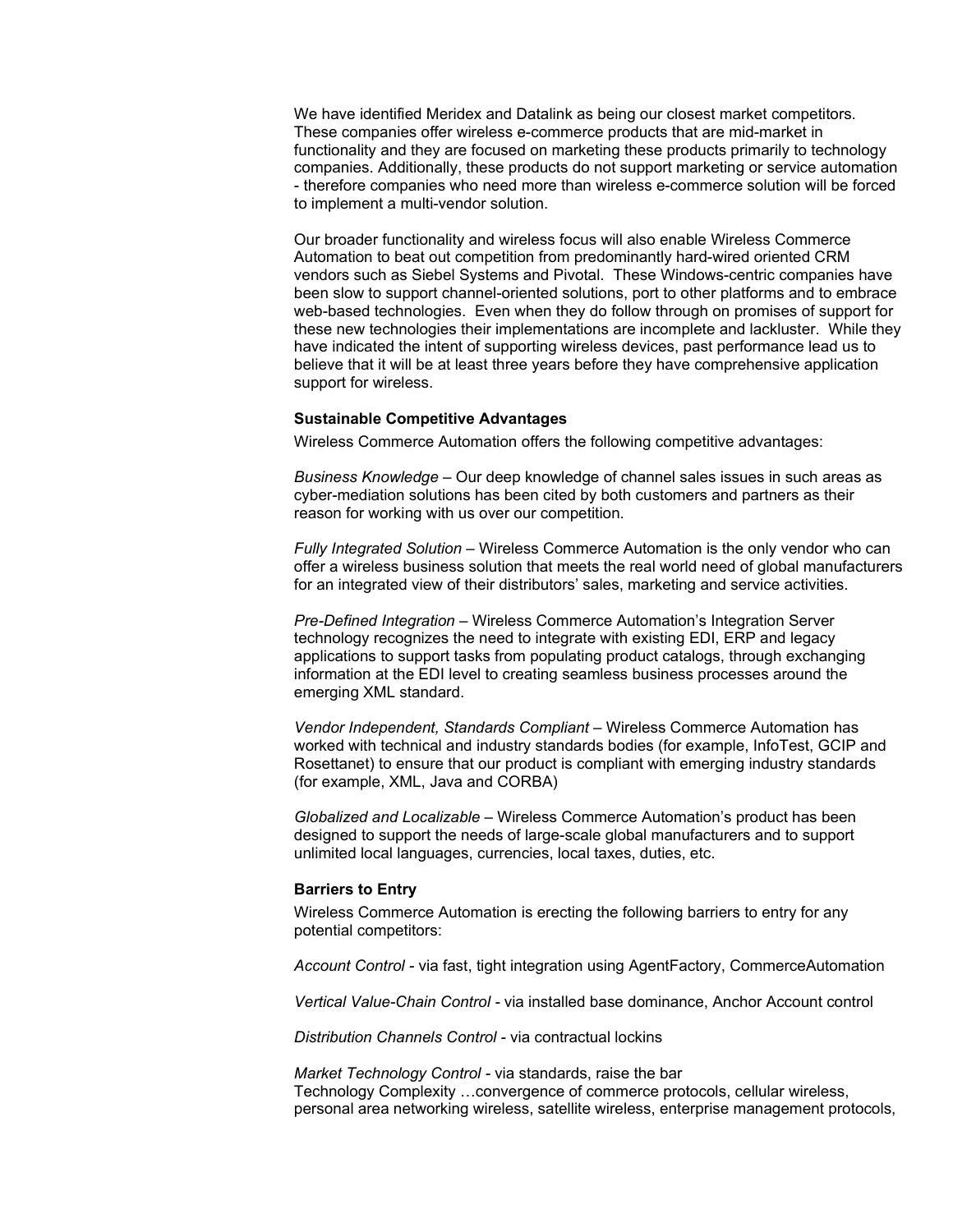device management agents, intelligent agents, workflow management, rules-based business process automation

Market Mover Control - via product features, 1<sup>st</sup> to market Application breadth management automation, field service automation, sales force automation, ecommerce

*Intellectual Property Control -* via patents, licensing

# **Management Team**

Company was founded by service, sales and management automation software veterans with involvement in a number of successful startup companies. Initial marketing, finance and engineering staff is in place.

#### **Executive Team**

**President – Brian D. Handspicker** is a business automation entrepreneur, having delivered one of the first mobile field sales automation solutions for Pfizer Pharmaceuticals in the mid-70s, followed by successes in office automation in the 1980s and Internet management in the 1990s. With startup experience at Prime Computer and Banyan Systems, most recently Mr. Handspicker led the self-funded startup company WebEnable, Inc. from 1996 to 2000.

**CFO – David Cruise** is a veteran financial officer with a specialty in leading early revenue companies to profitability. Brought into PRI Automation he helped the company become one of the largest most profitable companies in New England from a loss of \$xxx,000 on \$x,xxx,000 in revenue.

**Controller – Julia Tiernan** is a seasoned financial and administration officer, serving as CFO for Boston startups and as Vice President of Administration and Finance for CorpTech.

**VP Business Development – Vincent Spoto** is former CEO of ImageLabs. With a long history of entreprenuerial leadership in local imaging and Internet companies, Vin's will be contributing to Investor Relations, Strategic Relationships, Business Opportunity Development and Managerial Guidance.

#### **VP Sales** – **TBH**

**VP Marketing - Robert Ferri** is a communications and marketing expert focused on financial services electronic commerce. Prior to his involvement with Wireless Commerce Automation, Mr. Ferri launched the marketing and corporate communications groups for NASDAQ, Montgomery Securities, and E\*Trade.

**VP Engineering - Jon Coleman** is a senior software management professional with deep expertise in distributed application software development gained through almost twenty years of experience at Digital Equipment Corporation, TRW, and Charles Stark Draper Laboratory.

**Chief Engineer – Robert Emery** is a senior software development professional with expertise in Java application development, workflow scheduling,

**Management Team:**

**Brian D. Handspicker, President David Cruise, CFO Julia Tiernan, Controller Vincent Spoto, VP Business Dev. TBH, VP Sales Robert Ferri, VP Marketing Jon Coleman, VP Engineering Bob Emery, Chief Engineer**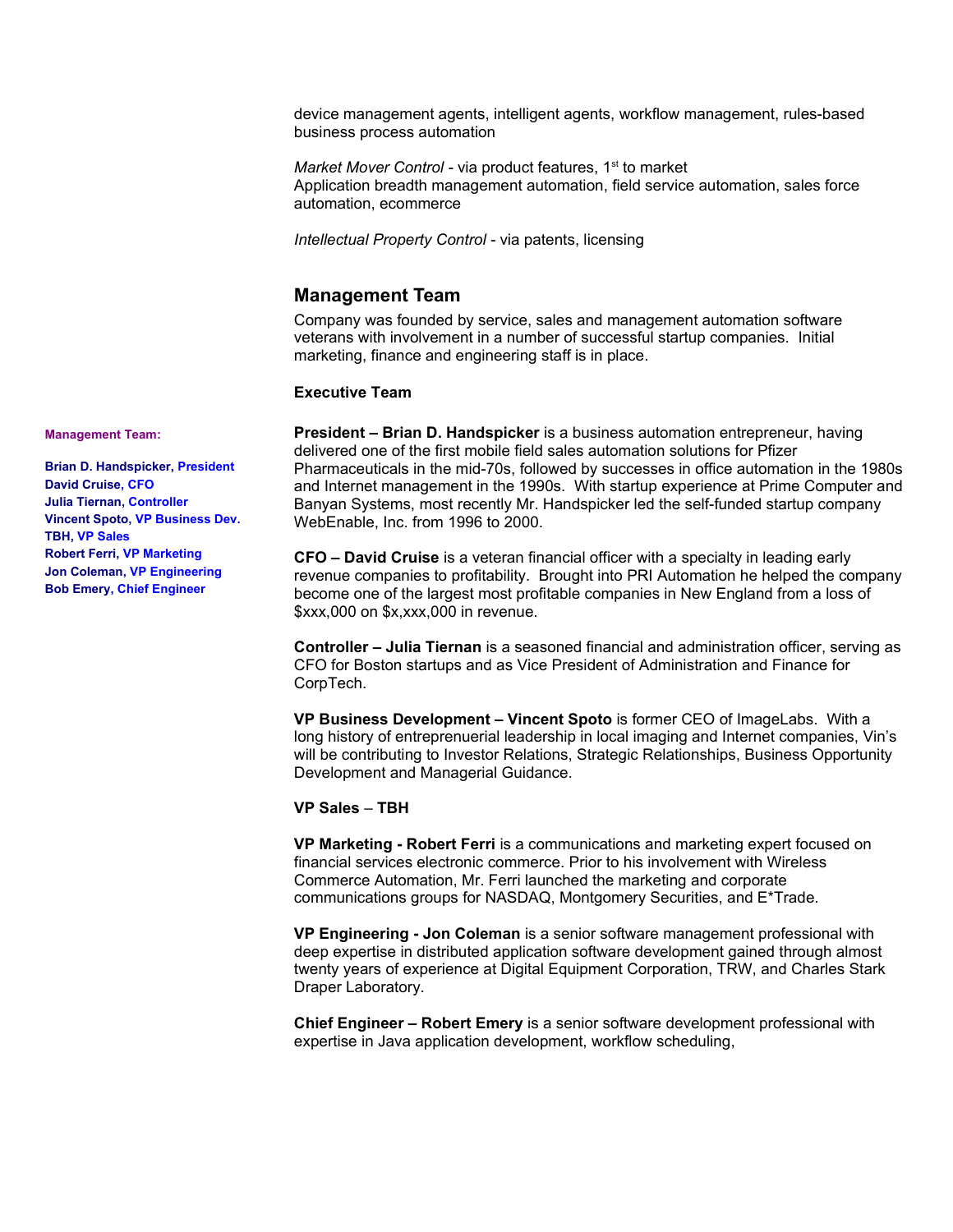#### **Board of Advisors**

**Frank Dodge** – Founder, McCormack & Dodge; Entrepreneur in Residence, Babson College

**Jeff Timmons** - Distinguished Professor of Entrepreneurship, Babson College

**Don Lupfer** – President, Lupfer & Associates; Former head of TRW Electronics distribution

**Harry Schult –** Retired Partner, Ernst & Young

**Ken Kuna** – Retired VP Ford Motor Company; Former General Manager Ford Glass

**Paul Lavalle –** President of the Americas, Prime Response, Inc.

**Bob Hoyt** – VP Sales, SAS

## **Corporate Advisors**

Wireless Commerce Automation is in discussions with the following companies to assemble a world-class corporate advisory board that can be leveraged for market insight, guidance, strategic partnerships and potential reseller relationships:

#### **Wireless Service Providers**

- > ATT Wireless
- Concert (ATT/BT)
- $\triangleright$  Sprint Wireless
- Verizon
- Worldcom

#### **Wireless Device Manufacturers**

- $\triangleright$  Ericsson
- $\triangleright$  Hewlett Packard
- $\triangleright$  Kyocera-Wireless
- $\triangleright$  Motorola
- Nokia
- $\triangleright$  Palm Computing
- $\triangleright$  Qualcomm
- $\triangleright$  Research in Motion

# **Operations**

#### **Operational Status**

Wireless Commerce Automation has deployed its Commerce Automation and Sales Automation products with its first customer, a Fortune 50 construction heavy equipment manufacturer. This deployment includes reseller catalogs for 56 construction tools manufacturers. Follow-on sales are possible to up to 125 trading partners of this first customer, plus addition internal sales are expected over the coming year. In addition, a Fortune 50 computer manufacturer is evaluating use of the Sales Automation product. Finally, OEM prospects in wireless online services (medical) and commerce online services (insurance, plumbing supplies, commerce broker) offer opportunities for ongoing license revenue streams. Support for Secure Wireless Application Services is expected to increase our Global 2000 penetration in European and Pacific Rim countries.

Wireless Commerce Automation has supported initial product development and early sales through a total of \$145,000 in revenue over the last four years and \$100,000 in loans and investments. Sales potential has been throttled by lack of capital to support a professional sales force and effective marketing campaign.

#### **Sales Prospects**

Caterpillar Rental Caterpillar Parts Caterpillar Tractor Caterpillar OEM Apache **Goldblatt Stanley** …etc. HP "Insurance ASP" "Medical ASP" Wholesale Supply Intellify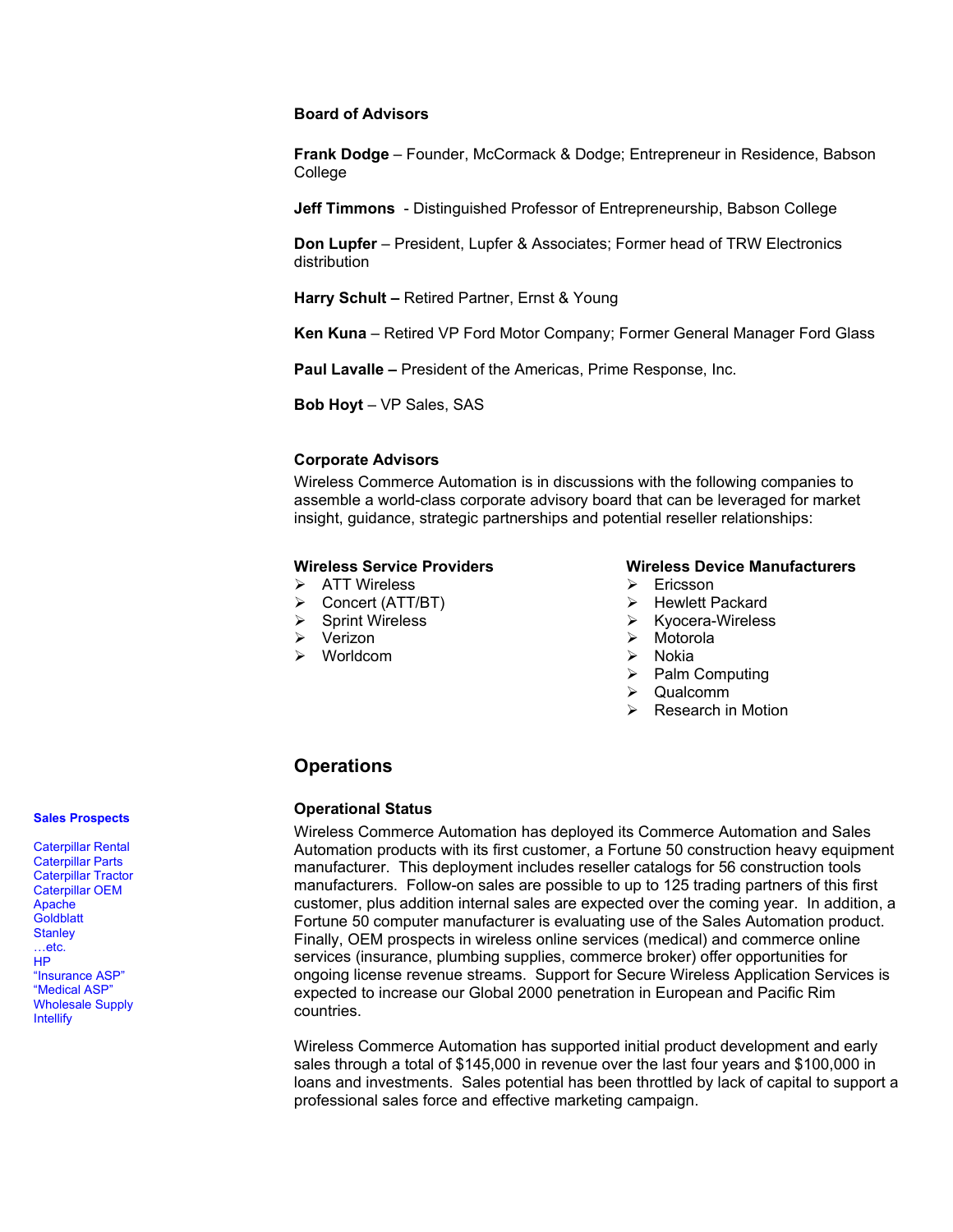#### **Intellectual Property Protection**

Wireless Commerce Automation depends on its ability to develop and maintain proprietary technology for market leadership and dominance. To protect this intellectual property we will rely on a combination of contractual provisions, confidentiality procedures, trade secrets, and patent, copyright and trademark law.

We will license rather than sell our products – requiring our customers to enter into license agreements which impose restrictions on their ability to utilize the software outside our target business intent. In addition, we work to avoid disclosure of our trade secrets through confidentiality agreements, restrictive access to potential secrets and technical restrictions on access to our source code and secret data.

The company has a number of potential patentable technologies that we are researching for future patent applications.

#### **Risk Management**

There is significant risk associated with any new business venture. Changes in technology standards, slow market adoption, inappropriate product definition, or competitive surprises can undermine a company's success. Wireless Commerce Automation has identified the following risk management tactics that may be exploited by the Board of Directors if required:

*Technology -* The global wireless industry is still bedeviled by a number of technology risks, including: useability (screen size, bandwidth), Cellular Telecommunications Technology Fragmentation (CDMA, WCDMA, TDMA, IDEN, EDGE, GSM, UMTS) and Wireless Application Technology Adoption (WAP/WML, SMS, WHTML, XML, WIM). In the case of device-based risks, Wireless Commerce Automation can fallback to deploying products on large-format devices such as PDAs, eBooks, Pagers. In the case of wireless technology adoption risks, Wireless Commerce Automation can fallback to focusing on specific regional markets (e.g. GSM-only).

*Alternative Markets –* While Wireless Commerce Automation is focused on industrial vertical markets, the products that we are developing may also be applicable to High Tech, Financial Services, Real Estate, Food Services, Transportation, amongst many other markets where highly mobile trading partners need up-to-date business information. We continuously track these alternative markets and should our focus on industrial manufacturers fail to deliver required revenue, we will be prepared to refocus our marketing and sales efforts.

*Alternative Products –* Wireless Commerce Automation is focused on automating machine-driven sales and service commerce. However, should market opportunities or market realities require, we have the expertise and technology to deploy products for Marketing Automation, Online Equipment Management, Rental Store Automation, Training Delivery and Management amongst other potential alternative products.

*Alternative Services –* While Wireless Commerce Automation is planning on deploying wireless-based application services in support of equipment resupply sales and service, our products and technology can also be used to deploy Online Trading Hubs, Business Information Brokering (e.g. translating EDI messages into ebXML messages), Sales and Marketing Automation ASPs, Online Storefronts amongst other potential alternative services.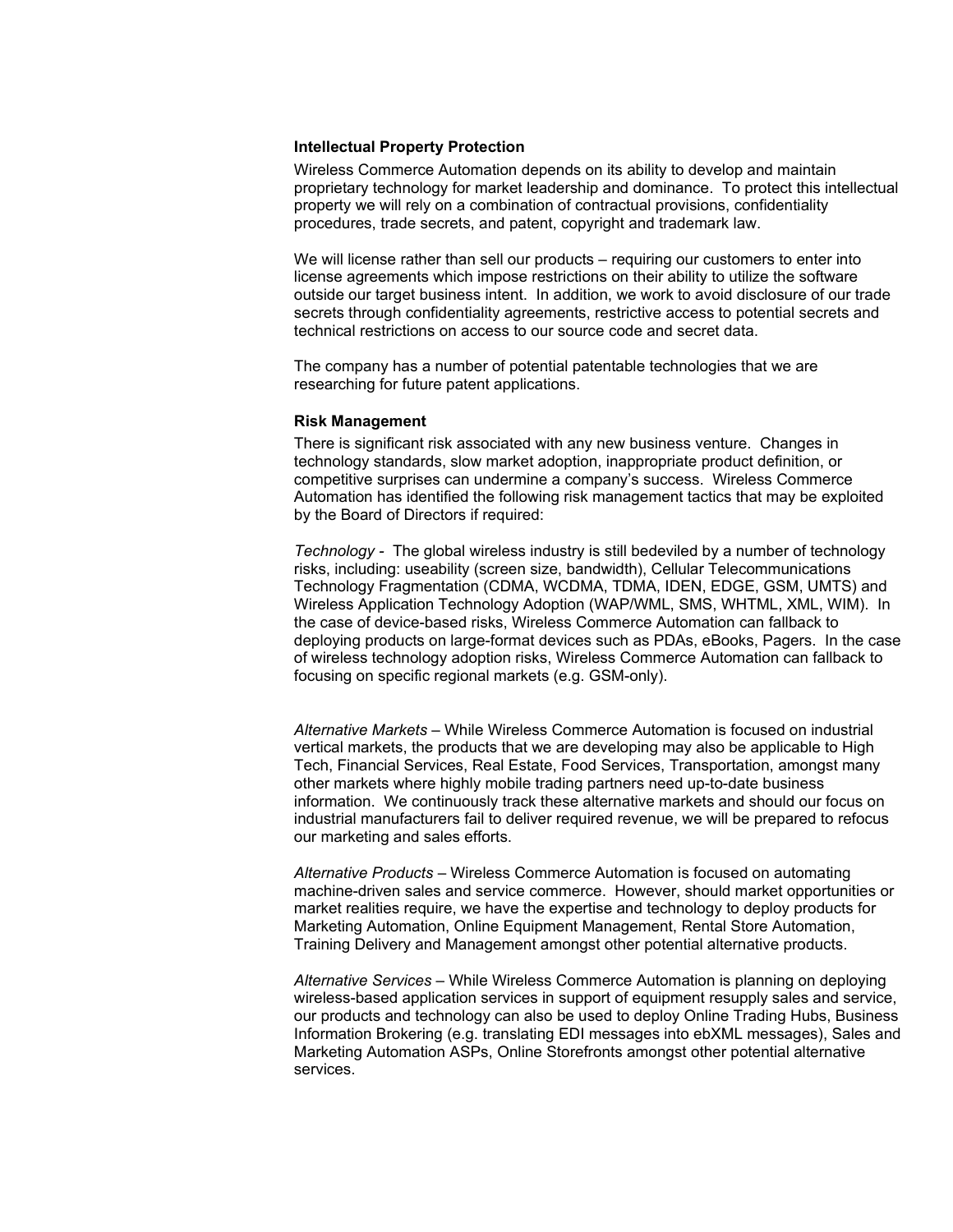*Potential Cash Cows –* Wireless Commerce Automation owns or holds unrestricted licenses to numerous technologies and products that may be productized over time as "cash cow" products (legacy, low-growth products that require little ongoing development and that could be licensed to end-customers or sold off to OEM customers). These potential products include: ManageFactory, CommonAgent, SmartAgent, MobileAgent, Secure Web Application Framework, Java Display Engine, Java Workflow Engine, Commerce Integration Servers (e.g. EDI, ebXML.), etc. These technologies form the foundation for the Wireless Commerce Automation's wireless business solutions. Marketing these technologies as independent products at this time would defocus our marketing and sales efforts. However, tremendous success or catastrophic failure in the high-growth wireless business application market could be answered with these additional potential independent products.

*Patents –* Wireless Commerce Automation is pursuing numerous potential patents. While these patents will not be granted in time to provide effective near-term competitive advantage, they may form the basis for a long-term royalty revenue stream and bolster the value of the company for potential acquisition or liquidation.

#### **Expansion Plans**

Wireless Commerce Automation is currently headquartered near Boston Massachusetts in the USA. area. We plan to expand into additional territory sales offices within the midwest and west coast of North America and additional regional sales headquarters offices in Europe, Asia/Pacific and South America. These additional offices will be opened as market opportunities, financing and revenue allow.

Current expectations are to expand in the US in early 2001 to enhance sales of existing core commerce solutions while wireless solutions are being developed and cellular infrastructure is deployed in Asia and Europe. In late 2001 to early 2002, with products and infrastructure starting to mature, we will open offices in Asia and Europe. We expect to expand into South America in late 2002 if industrial market opportunities allow.

#### **Hiring Plans**

Wireless Commerce Automation has a critical need for a VP of Sales and associated sales personnel. Series A financing will be used to build the foundation for a professional sales organization, including a chief sales officer. We have started discussions with potential executive search firms to be able to start a search immediately upon close of Series A.

Wireless Commerce Automation currently has 26 technical prospects interested in engineering, services and IT positions. These prospects have worked in the past with one or more of the members of the management team, and thus are known to be well qualified for their potential positions. We will be recruiting the majority of our engineering staff from the broad and under exploited New England software industry. Pending Series B investment, these additional technical personnel will be hired as revenue allows.

| <b>Heads Year-End</b> | 2000 | 2001 | 2002 |
|-----------------------|------|------|------|
| ∣ Administration      |      | 10   | 13   |
| Sales & Marketing *   | 6    | 13   | 28   |
| Services **           |      | 10   | 15   |
| <b>Engineering **</b> | 13   | 16   | 28   |
| Total                 | 30   | 49   | 84   |

\* does not include third-party channel sales partners

\*\* does not include out-sourced integration projects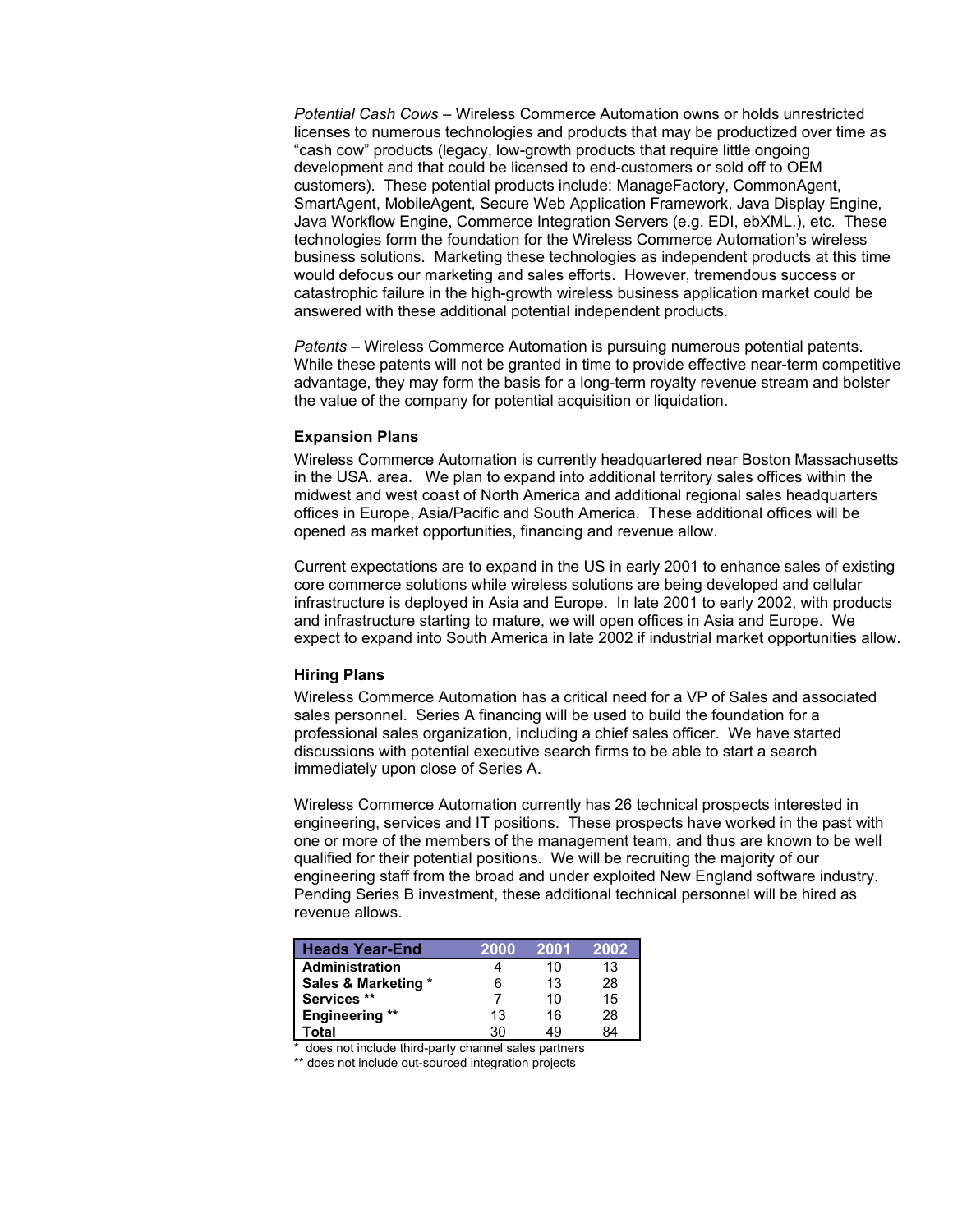Additional senior management, sales, marketing, services and administration personnel will be required for each regional office (e.g. Europe, Asia/Pacific offices) opened over the next two years. In addition, sales, service and administration personnel will be required for each territory office opened (e.g. Chicago, San Francisco, Sydney, Tokyo offices). Where possible, these offices will be staffed with local personnel to contain relocation costs and enhance regional cultural sensitivity.

### **Financing Status and Plans**

Wireless Commerce Automation has been funded to date by management and operating revenues. Company is seeking \$500,000 in 3Q2000 for national industryspecific sales and marketing, to be followed by \$10,000,000 in 4Q2000 for world-wide, multi-industry product launch. Company will require additional capital to expand internationally and consolidate market position, as deemed timely by the Board of Directors, during its second and third years of operation.

#### **Exit Strategy**

With the trend towards high-valuation mergers and acquisitions within the Wireless, Enterprise Application and E-Commerce markets, a near-term acquisition by a larger player may be both acceptable and cost-efficient. However, we believe that the opportunities for Wireless Business Application vendors within the overall Enterprise Applications market will grow explosively over the coming decade creating the potential for even greater stockholder value as an independent player. On this basis, Wireless Commerce Automation's plan is to grow the company targeting an IPO in 2002 with the intention of sustaining our growth through international expansion, mergers and acquisitions in 2002 and beyond.

# **Investment Opportunity**

*Investment Required -* Wireless Commerce Automation seeks \$500,000 Series A and \$10 million Series B to exploit its leadership position and to capture a significant share of the Wireless Business Application market as it matures into a multi-billion dollar market. Proceeds will be used to build a world class, global sales and marketing organization to formally launch the company and product lines.

*Compelling Reasons to Invest –* Wireless Commerce Automation believes that it's Series A and Series B investment opportunities to be compelling because it has secured four fundamental criteria for success:

#### **Scalable business model:**

- 1. Exploits exponential viral growth within targeted vertical markets;
- 2. Enablers of machine-driven sales and service e-commerce enable aggregation of industrial market sales up and down the supply/distribution chain;
- 3. Anchor accounts are beach-heads for entire supply/distribution chains;
- 4. Product strategy enhances product value to current customers when trading partners also install Wireless Commerce Automation products;
- 5. Sales strategy rewards existing customers for introductions to and support closing sales to trading partners;
- 6. Service strategies deliver follow-on recurring revenue streams for wireless business information brokering, commerce trading hubs and product maintenance worth two to twenty times the initial product revenue;
- 7. Machine-driven commerce drives sales of one to two orders of magnitude (10-100 times) more "client" licenses than pure human user-based systems;
- 8. Machine-driven sales and service results in high-value transactions and high-value cost savings;
- 9. Global, large, rapidly growing, multiple target vertical markets with significant similarities that allow solution portability across verticals.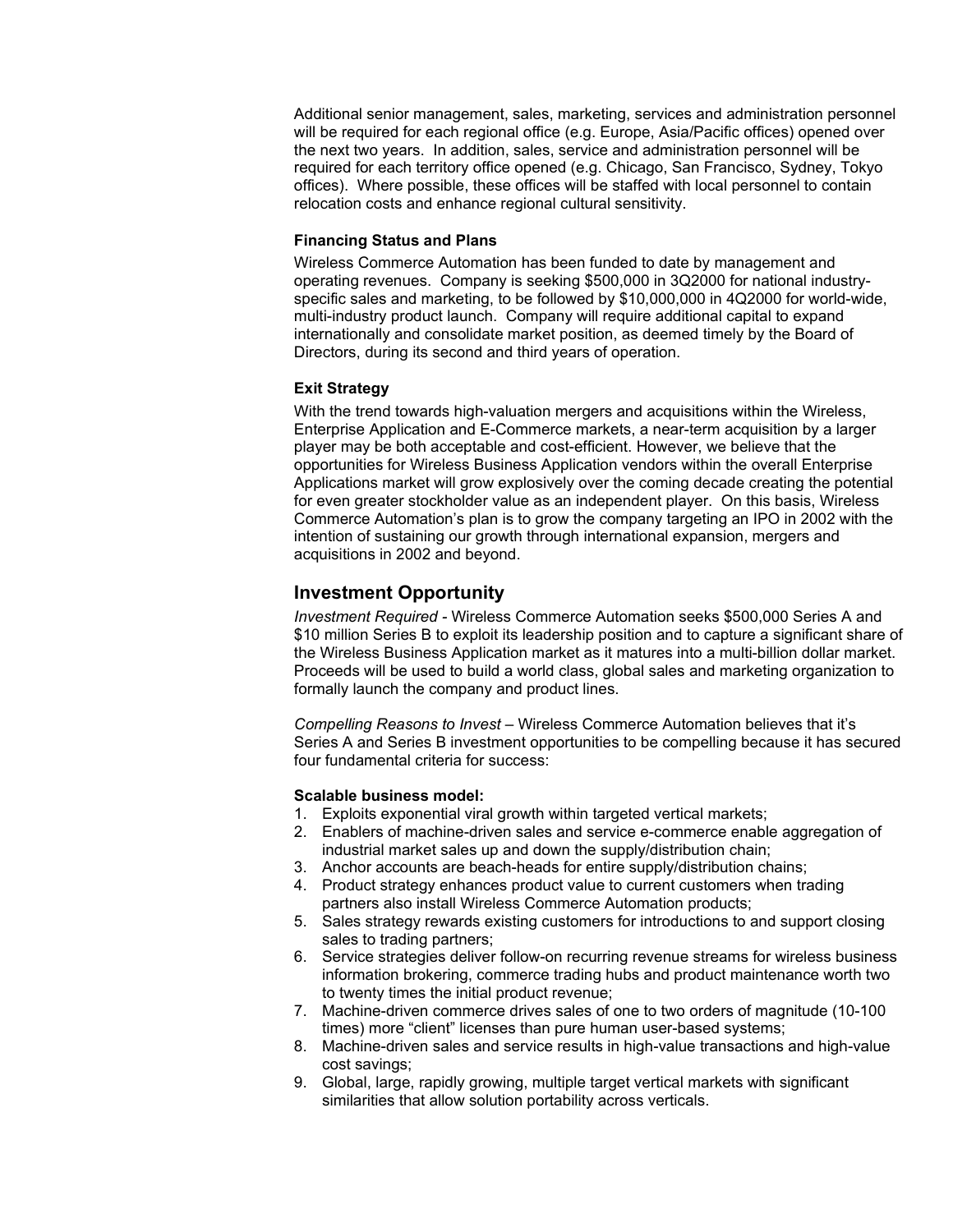## **Tightly managed investment risk:**

- 1. Current and sustainable revenue from wired commerce products and services provide revenue bridge to wireless products;
- 2. Sustainable competitive advantages;
- 3. Wireless technology risk abatement plans;
- 4. IPO fallback tactics include potential acquisition or industrial investment

#### **World-class existing product:**

- 1. Secure Web-based Application infrastructure complete;
- 2. Secure Common Agent complete;
- 3. AgentFactory tools complete;
- 4. Commerce Automation product deployed with Caterpillar Rental Store Supply;
- 5. Sales Automation 80% complete;
- 6. Service Automation product 70% complete;
- 7. Marketing Automation product 60% complete;
- 8. Training Automation product 40% complete.

## **Experienced management team:**

- 1. President pioneered mobile sales software in the1970s, Internet applications in the 1980s and web-based commerce software in the 1990s;
- 2. President and VP Engineering have lead or contributed to 6 successful early stage companies;
- 3. CFO has lead 3 early-stage companies to profitability and successful exits for investors;
- 4. VP Marketing has successfully launched marketing and communications groups for NASDAQ, Montgomery Securities and E\*Trade.